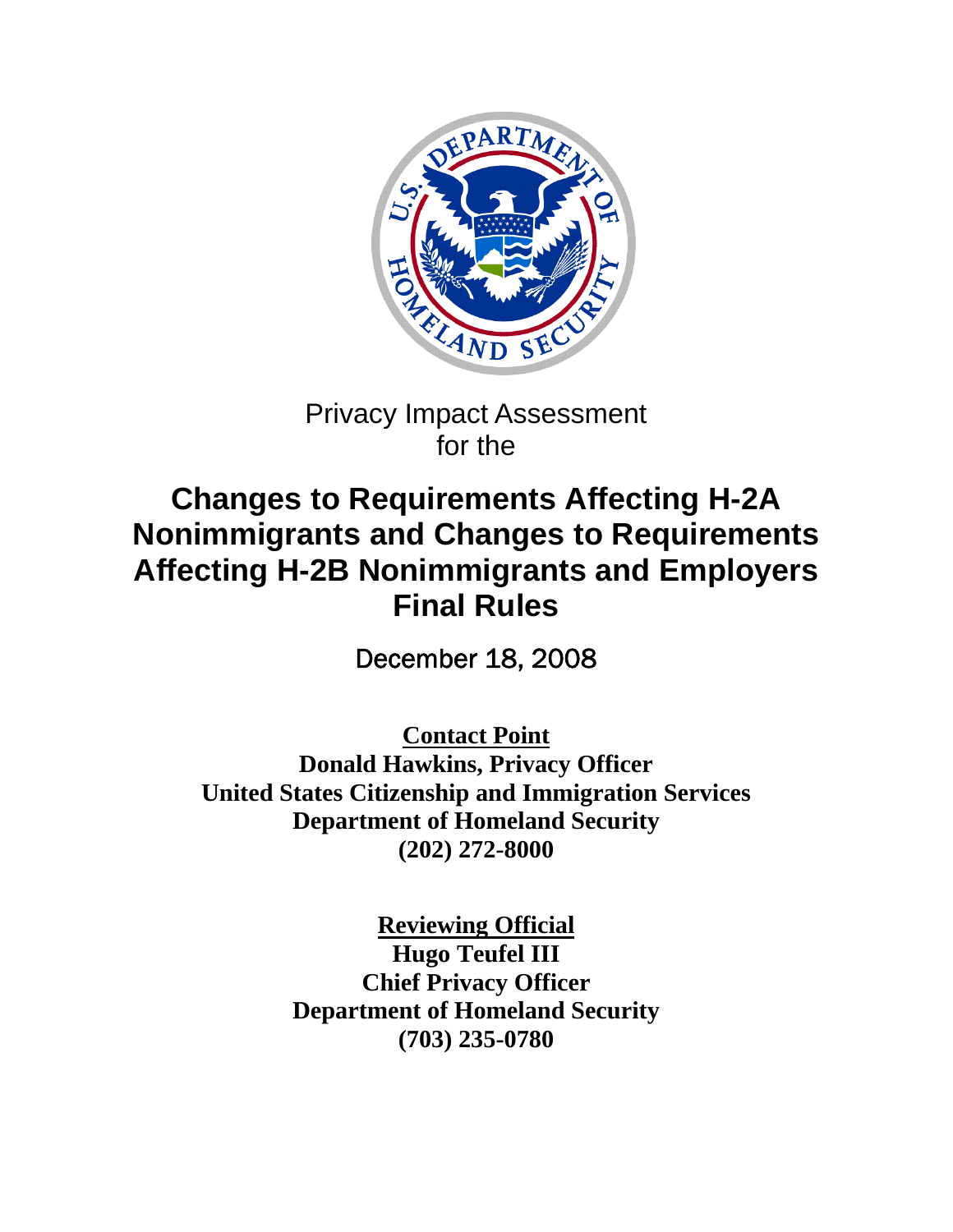

## **Abstract**

United States Citizenship and Immigration Services (USCIS) is publishing this Privacy Impact Assessment (PIA) in conjunction with two Final Rules titled *Changes to Requirements Affecting H-2A Nonimmigrants* and *Changes to Requirements Affecting H-2B Nonimmigrants and Employers*. The Final Rules announce employers' requirements to notify USCIS when an H-2A or H-2B worker absconds, fails to report for work, or is terminated early and/or when any prohibited fees are collected from aliens as a condition of H-2A or H-2B employment. USCIS has conducted this PIA because the nonimmigrant visa programs associated with these Final Rules involve the collection of personally identifiable information (PII).

### **Overview**

USCIS receives and adjudicates petitions and applications for various immigration benefits, including petitions filed by or on behalf of employers seeking to employ nonimmigrant workers on a temporary basis in the United States. The Final Rules titled *Changes to Requirements Affecting H-2A Nonimmigrants* and *Changes to Requirements Affecting H-2B Nonimmigrants and Employers* announce petitioners' requirements to notify USCIS when an H-2A or H-2B worker absconds, fails to report for work, or is terminated early and/or when any prohibited fees are collected from aliens as a condition of H-2A or H-2B employment. The DHS Privacy Office is publishing this PIA under the authority of Subsection 4 of Section 222 of the Homeland Security Act of 2002, as amended, which calls for the DHS Chief Privacy Officer to conduct a "privacy impact assessment of proposed rules of the Department."

The implementation of these new rules will not substantially change the privacy impacts of the H-2A and H-2B process of USCIS customers, as the changes are highly technical adjustments to the existing benefits process. USCIS conducted this PIA to cover the entire H2-A and H2-B nonimmigrant worker benefit process, including those changes brought about by the new Final Rules.

When U.S. employers face a shortage of available U.S. workers to fill temporary jobs in certain industries, they may petition USCIS for permission to employ foreign workers to perform that work in the United States. Such a petition must be accompanied by an approved temporary labor certification from the U.S. Department of Labor or the Governor of Guam for H-2B employment on Guam indicating that there are no U.S. workers able, willing, qualified, and available to perform the work. If such a petition is approved, eligible workers who are outside of the United States may then apply for a temporary work visa at an embassy or consulate abroad, which will facilitate their travel and admission to the United States.

#### **The H-2A and H-2B Nonimmigrant Classifications**

The H-2A program allows U.S. employers to bring foreign nationals to the United States to fill temporary agricultural jobs for which U.S. workers are not available. The H-2A nonimmigrant classification applies to aliens seeking to perform agricultural labor or services of a temporary or seasonal nature in the United States on a temporary basis. Employment of a seasonal nature is employment that is tied to a certain time of year by an event or pattern, such as a growing season, and requires labor levels far above those necessary for ongoing operations. Under the regulations being modified by the rule, employment is of a temporary nature if the employer's need for the worker will, except in extraordinary circumstances, last no longer than a year.

The H-2B nonagricultural temporary worker classification is available to aliens who are coming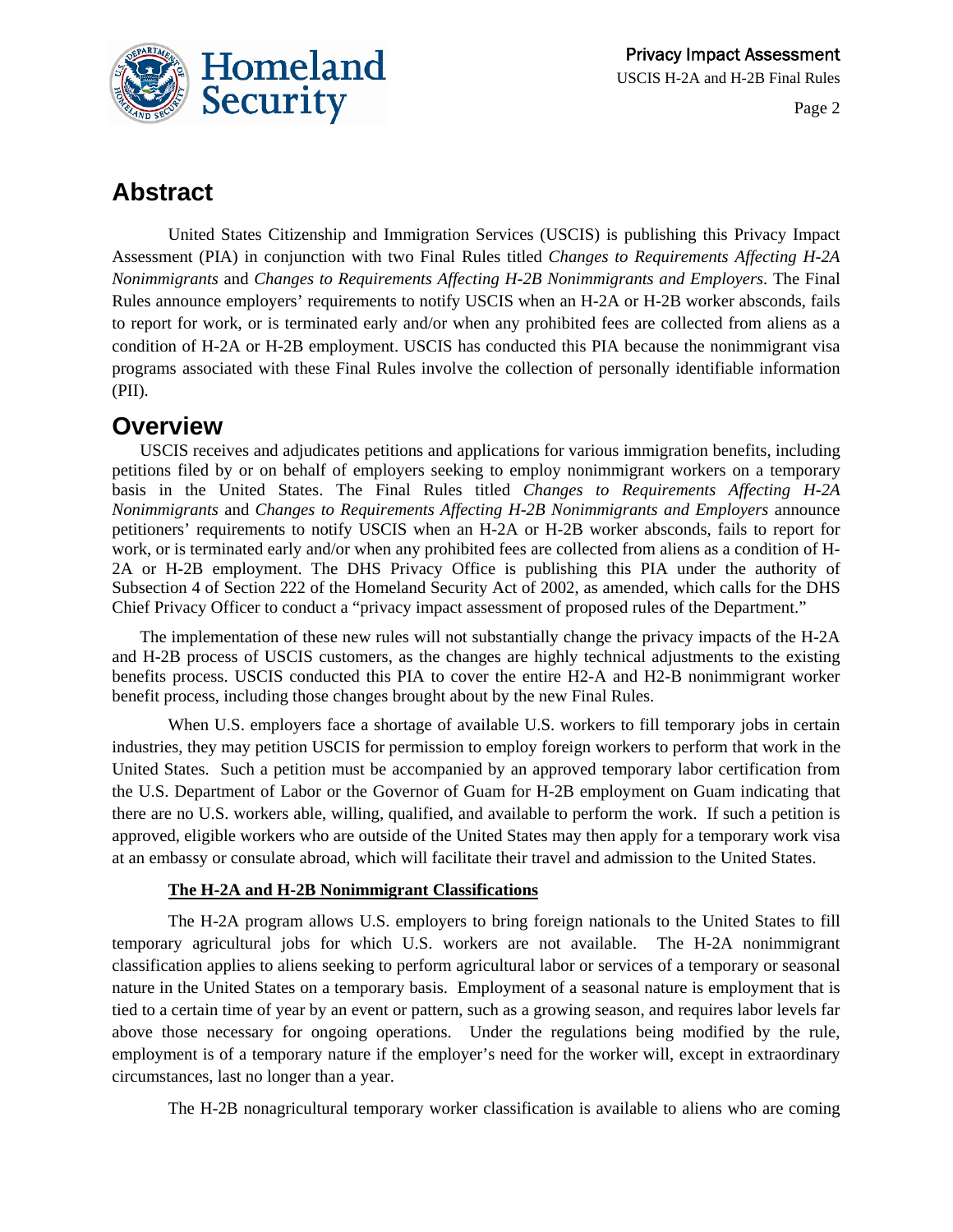

temporarily to the United States to perform temporary services or labor in positions for which there is a shortage of available U.S. workers. Temporary services or labor under the H-2B classification refers to any job in which *the petitioner's need* for the duties to be performed by the worker is temporary, whether or not the underlying job can be described as permanent or temporary. The petitioner must show that its need is based one of the following: (1) one-time occurrence; (2) seasonal need; (3) peakload need, or (4) intermittent or occasional need. Persons granted H-2B status generally may not remain in the United States for longer than 3 consecutive years.

#### **Process for obtaining H-2A or H-2B Status**

Prospective employers of H-2A or H2-B workers must first obtain certification from the U.S. Department of Labor (DOL) or the Governor of Guam for H-2B employment on Guam that (1) there are not sufficient U.S. workers who are able, willing, qualified, and available to do the work; and (2) the employment of H-2A and/or H-2B aliens will not adversely affect the wages and working conditions of similarly employed U.S. workers.

Once the employer has obtained an approved temporary labor certification, the employer files a Form I-129, "Petition for a Nonimmigrant Worker," with USCIS to classify the individual as an H-2A or H-2B worker. If the petition is approved, the worker may apply for an H-2A/B visa at a U.S. embassy or consulate abroad. If the worker is already in the United States and in a valid nonimmigrant status, the petitioner may also request a change of nonimmigrant status to H-2A/H-2B or an extension of the worker's current H-2B nonimmigrant stay.

All persons arriving from abroad who are seeking H-2A/B nonimmigrant status must present themselves for inspection at a port-of-entry to DHS Customs and Border Protection, and if found admissible, will be admitted in H-2A/H-2B nonimmigrant status.

#### **Relevant Information Technology**

l

All H-2A and H-2B information is processed by USCIS's main case management database, Computer Linked Application Information System (CLAIMS 3) and associated systems.<sup>[1](#page-2-0)</sup> The information in CLAIMS 3 is used for the adjudication and/or granting or denial of immigration benefits. Should an employer report a violation to USCIS as required in accordance with the H-2A and H-2B final rules, USCIS will post that violation in  $TECS<sup>2</sup>$  $TECS<sup>2</sup>$  $TECS<sup>2</sup>$  provided the identity of the alien is known (i.e., the alien is not an unnamed worker). Within TECS, CBP will run a name check which consists of a search of a database containing information from 26 different federal agencies. This check is performed on all aliens seeking admission at a port of entry. The information in TECS includes records of known and suspected terrorists, sex offenders, people who are public safety risks and other individuals who may be of interest (e.g., individuals who have wants and warrants issued against them, people involved in illegal gang activity etc.) to the law enforcement community.

<span id="page-2-0"></span><sup>&</sup>lt;sup>1</sup> More information available in the PIA, USCIS Benefits Processing of Applicants other than Petitions for Naturalization, Refugee Status, and Asylum (CLAIMS 3) and the Benefits Information System system of records notice (SORN), DHS-USCIS-007, September 29, 2008 73 FR 56596, available at www.dhs.gov/privacy.

<span id="page-2-1"></span> $2^2$  More information available in the U.S. CBP System of Records Notice, DHS/CBP-011 TECS available at www.dhs.gov/privacy.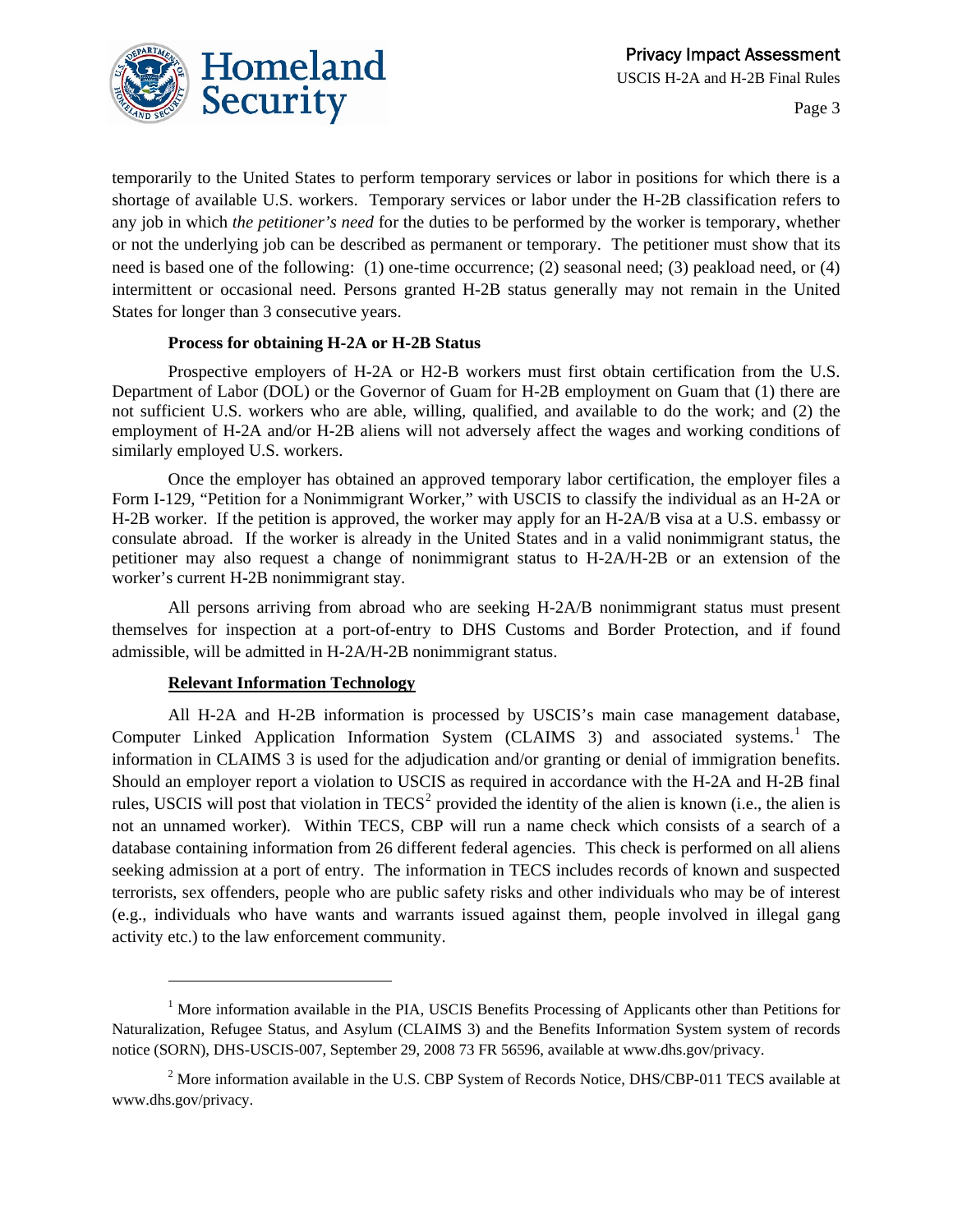

ICE also uses H-2 information within TECS for its investigations regarding immigration and customs violations.

#### **Criteria for Exit Pilot Program with U.S. Customs and Border Protection**

The rules also establishes criteria for a pilot program under which aliens admitted on certain temporary worker visas must present information upon departure from the country. This PIA does not cover that pilot program, which will require its own separate notice in the Federal Register and will require a dedicated PIA.

#### **Authorities and Background**

-

The authority to operate this program is found in the Immigration and Nationality Act (INA) sec. 101(a)(15)(H)(ii)(a), 8 U.S.C. 1101(a)(15)(H)(ii)(a); see 8 CFR 214.1(a)(2) (H-2A classification designation) and sec.  $101(a)(15)(H)(ii)(b)$ , 8 U.S.C.  $1101(a)(15)(H)(ii)(b)$ ; see 8 CFR 214.1(a)(2) (H-2B classification designation).

For the purpose of this PIA, the following section discusses only H-2A and H-2B information located in CLAIMS 3. For a full discussion of information located in CLAIMS 3, please see the PIA for the USCIS *Benefits Processing of Applicants other than Petitions for Naturalization, Refugee Status, and Asylum* and the Benefits Information System SORN, DHS-USCIS-007, September 29, 2008 73 FR 56596*.*

### **Section 1.0 Characterization of the Information**

The following questions are intended to define the scope of the information requested and/or collected as well as reasons for its collection as part of the program, system, rule, or technology being developed.

### **1.1 What information is collected, used, disseminated, or maintained in the system?**

The I-129 Form, "Petition for Non-Immigrant Worker", collects the following data elements:

**Names:** USCIS collects names (First, Last and Middle) for workers, aliases, H-2A and H-2B employer, and the name of the H-2A or H-2B facilitator, recruiter, or placement service to which alien beneficiaries paid or agreed to pay the prohibited fees<sup>[3](#page-3-0)</sup> to identify the worker and verify the accuracy of

<span id="page-3-0"></span><sup>&</sup>lt;sup>3</sup> The H-2A and H-2B Final Rules provide DHS with the authority to deny or revoke (following notice and an opportunity to respond) an H-2A or H-2B petition if DHS determines that the worker has collected, or entered into an agreement to collect a fee or compensation as a condition of obtaining the H-2A or H-2B employment, or that the employer knows or reasonably should know that the beneficiary has paid or agreed to pay any facilitator, recruiter, or similar employment service as a condition of obtaining the H-2A or H-2B employment. See 8 CFR  $214.2(h)(5)(xi)(A)$  and 8 CFR  $214.2(h)(6)(i)(B)$ . However, DHS will not deny or revoke the petition if the employer notifies DHS about the payments within 2 work days of finding out such payments. The types of fees that would be prohibited include recruitment fees, attorneys' fees, and fees for preparation of visa applications. Prohibited fees do not include the lower of the fair market value or actual transportation costs to the US, or payment of any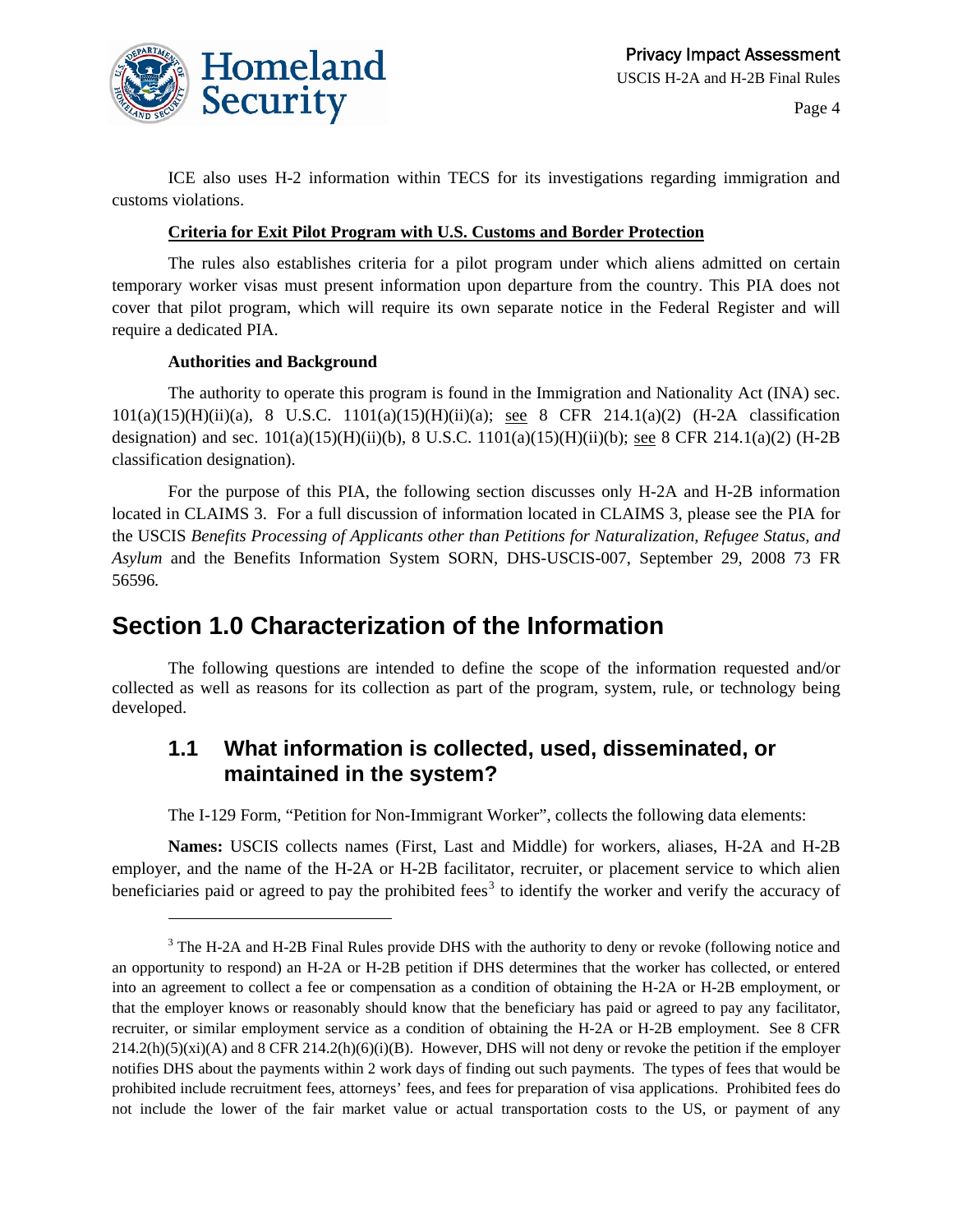

l

Page 5

information provided in a petition or application. The name of the workers is not always required. H-2A and H-2B petitions may include unnamed beneficiaries (workers) for those aliens who are outside the United States, regardless of the number of beneficiaries on the petition or whether the temporary labor certification named beneficiaries. Beneficiaries of an H-2A or H-2B petition who are in the United States (and who are applying for a change of nonimmigrant status to H-2A or H-2B or an extension of their H-2A or H-2B stay) must be named in the petition.

**Addresses:** USCIS collects H-2A and H-2B employer addresses, the foreign address of H-2A and H-2B workers, H-2A and H-2B employers' email addresses, and the address of the H-2A or H-2B facilitator or recruiter. USCIS uses the addresses to send information (e.g., denial, grant and/or requests for additional information) to the employer or other persons relevant to the immigration process regarding the application.

**Telephone Numbers:** USCIS collects H-2A/H-2B employers' telephone numbers to contact the worker or the H-2A or H-2B employer if there are questions regarding information contained in the completed forms.

**Birth Dates:** USCIS collects birth dates of the H-2A and H-2B worker to verify the identity of the worker and to determine his/her eligibility for benefits.

**Federal Employer Identification Number (EIN) / Social Security Numbers (SSN):** USCIS collects EIN or SSN of the H-2A or H-2B to further identify the employer as a U.S. employer.

**Citizenship/Nationality Information:** USCIS collects citizenship information (country of citizenship, province of birth, country of birth) of the H-2A or H-2B worker to determine a worker's eligibility for benefits.

**Information Regarding NonImmigrant Status:** USCIS collects information regarding nonimmigrant status: date of arrival, I-94 Number (Arrival/Departure Document), current non-immigrant status, A-number if applicable, date nonimmigrant status expires, passport number, date passport issued, date passport expires, and DOL Labor Certification Application number(s) of H-2A and H-2B workers to determine eligibility for benefits.

**Employment Related Information:** An H-2A or H-2B employer must provide employmentrelated notifications (hiring, termination, absconders, etc) to USCIS within 2 work days of an event as specified in Section 4.1 of this PIA.

**Tax, Financial, and Payment Information:** USCIS collects H-2A and H-2B employer tax identification numbers to ensure compliance with statutory and regulatory requirements. Under this Final Rule, subsequent collections related to non-immigrant workers would expand but only upon notification of potential violation or fee circumstances.

In addition, the employer must include the following information in a required event notification:

government-specified fees required of persons seeking to travel to the US, such as fees required by a foreign government for issuance for passports and by the DOS for issuance of visas.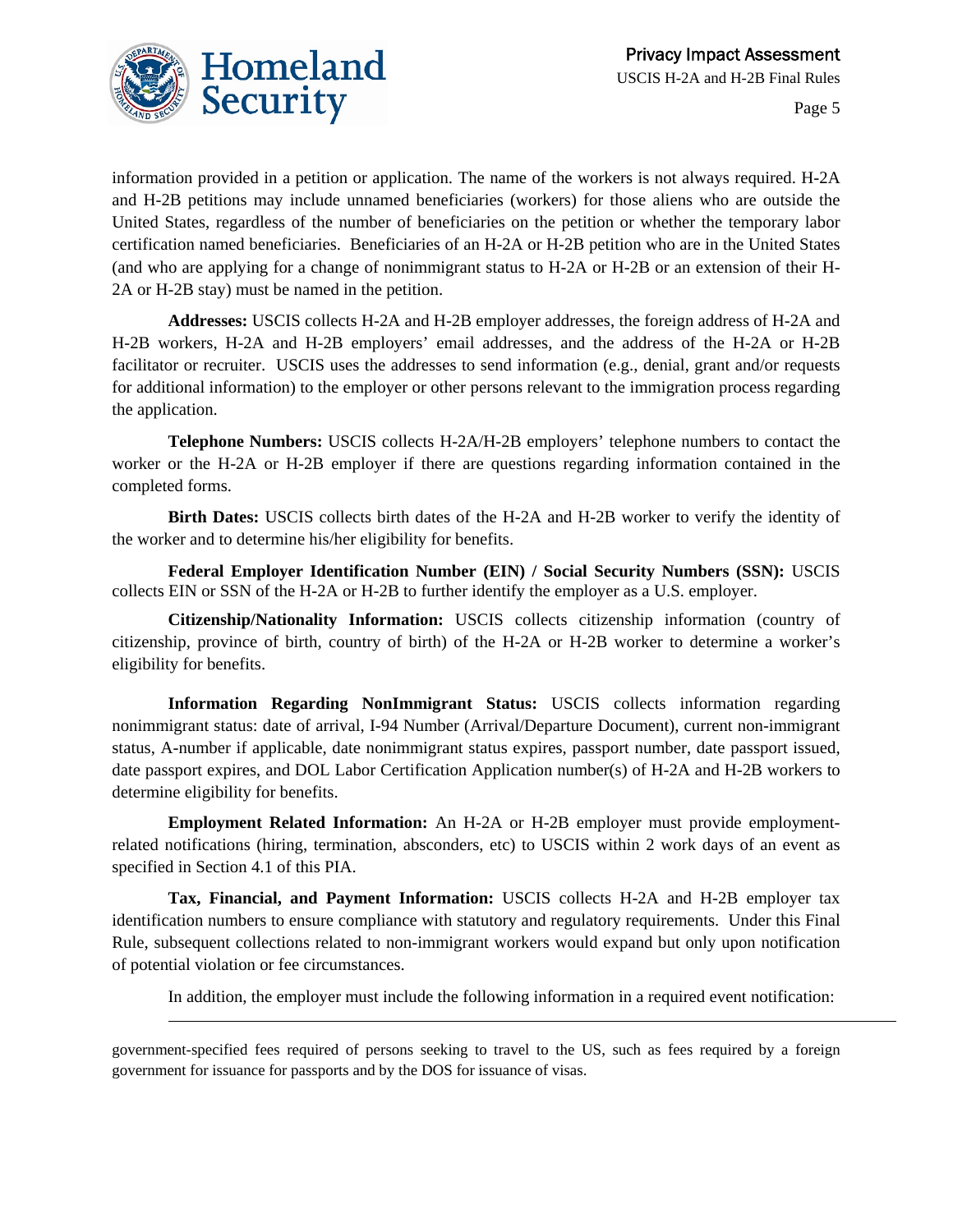

- The reason for the notification;
- The reason for untimely notification and evidence for good cause demonstrated by the H-2A employer, if applicable;
- The USCIS receipt number of the approved H-2A or H-2B petition;
- The petitioner's name, address, telephone number, and EIN;
- The employer's name, address, and telephone number, if it is different from that of the petitioner;
- The name, date and place of birth of the H-2A or H-2B worker in question; and
- The last known physical address and telephone number of the H-2A or H-2B worker in question.
- Name and address of the facilitator, recruiter, or placement service to which alien beneficiaries paid or agreed to pay the prohibited fees.

### **1.2 What are the sources of the information in the system?**

Information related to H-2A and H-2B petitions is collected directly from employers who may collect information from the non-immigrant workers.

#### **Internal Sources (Within DHS)**

In instances where ICE/CBP discovers a nonimmigrant violation of an H-2A or H-2B Visa, that violation may be entered into TECS. The USCIS Service Center staff performs queries of TECS with regard to incoming applications and petitions. Therefore, should any subsequent petition be filed on behalf of the beneficiary, the prior violation could factor into the adjudication process.

#### **TECS Name Check**

The TECS Name Check consists of a search of a database containing information from 26 different federal agencies. The information in TECS includes records of known and suspected terrorists, sex offenders, people who are public safety risks and other individuals that may be of interest (e.g., individuals who have "wants" and warrants" issued against them, people involved in illegal gang activity etc.) to the law enforcement community. Information on H-2A and H-2B violating employers and H-2A/H-2B violating aliens is sent to TECS electronically. A USCIS user can also log into TECS directly and conduct an individual search.

#### **External Sources (Outside DHS)**

*Department of State (DOS).* USCIS receives information from the visa portion of the DOS Consular Consolidated Database (CCD) pursuant to a Memorandum of Understanding (MOU) executed in April 2006 and the subsequent 2008 amendment. The information obtained from CCD includes the history of visa applications and adjudications for subjects who apply for immigration and other benefits. USCIS uses this information to compare CCD visa records with an individual's pending USCIS application to verify the application to ensure consistency. USCIS's use of the information derived from this agreement is limited to the formulation, amendment, administration, and enforcement of immigration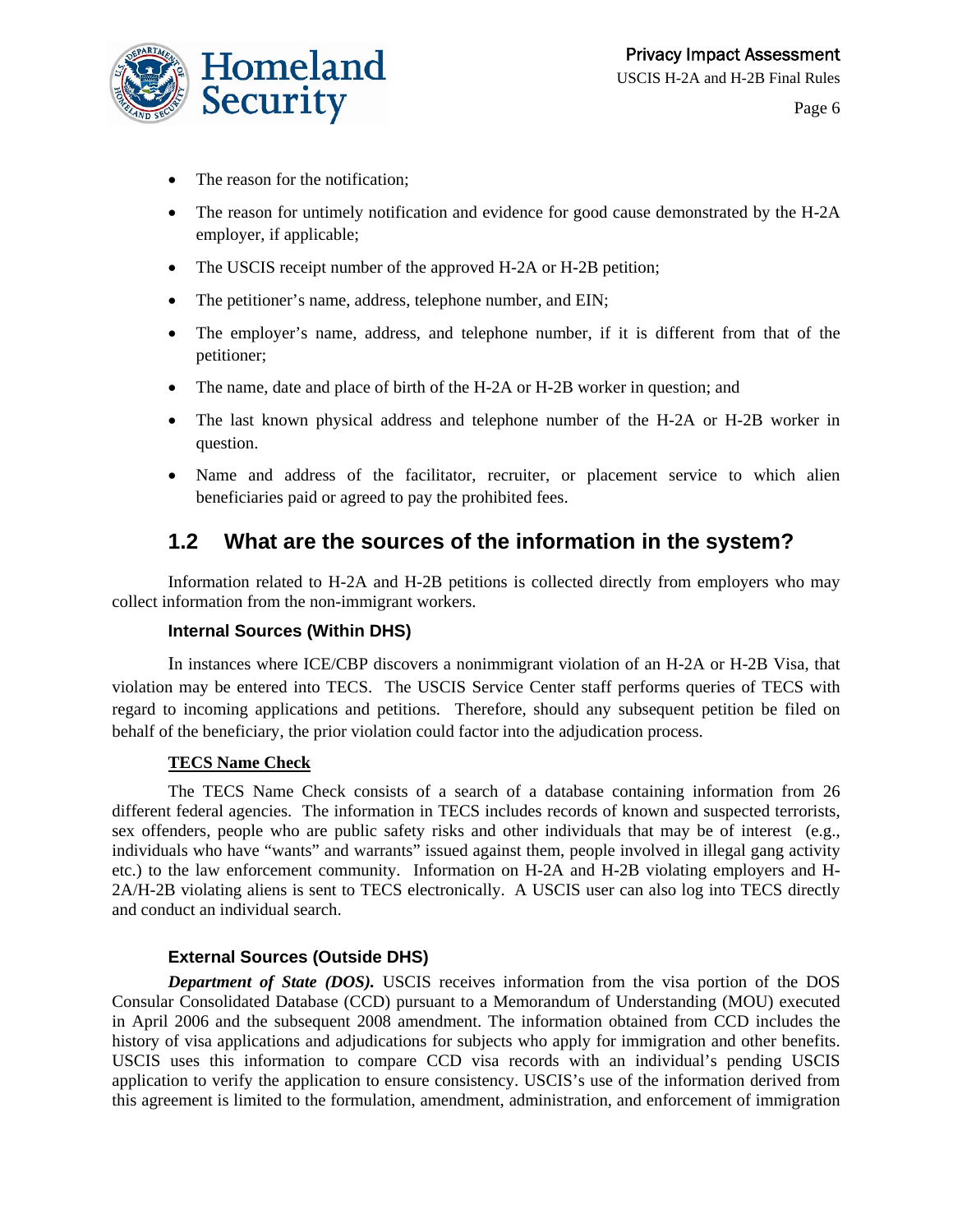

and nationality laws. USCIS entered this agreement pursuant to its authority derived from 8 U.S.C. Section 1103. The MOU fully describes the rights and responsibilities of the parties with respect to the information shared, including appropriate safeguards that must be afforded any information disclosed pursuant to the MOU. The MOU also requires updates to ensure data accuracy and training for USCIS users who access the CCD.

#### **1.3 Why is the information being collected, used, disseminated, or maintained?**

USCIS collects this information in order to determine whether to approve H-2A and H-2B petitions for employers seeking temporary services of agricultural worker and nonagricultural workers. All information collected from employers seeking benefits via petitions that are processed by CLAIMS 3 is necessary to establish the employer's and worker's identity and history with USCIS, as well as eligibility for the benefit sought. In addition USCIS maintains the information to determine suitability for H-2A and H-2B visas, using criminal, immigration, or terrorism-related history.

### **1.4 How is the information collected?**

USCIS collects the information directly from the H-2A or H-2B employer via completed immigration forms and notifications. USCIS employees and/or its contractors enter information from these forms manually into CLAIMS 3.

### **1.5 How will the information be checked for accuracy?**

All CLAIMS 3 information is checked for accuracy through database technical controls, inherent business logic built into the system, and a manual review process. Improved processes are being put in place for periodic review of PII contained in the system to ensure it is timely, accurate, and relevant as required by the Office of Management and Budget (OMB) and the Privacy Act of 1974. A notification process is also being implemented so that when changes occur (i.e., revisions to PII or the CLAIMS 3 system encounters a major change or is replaced), other resources (e.g., other DHS systems and system users with which/whom information is shared) dependent upon PII contained in this system are alerted.

If upon later review of official correspondence, an employer determines that information submitted is incorrect or outdated (e.g., change of address), the employer may contact the USCIS and request correction. USCIS treats all requests for corrections as Privacy Act requests. Therefore, such a request triggers the Privacy Act review process to evaluate the accuracy of the information. The accuracy of the data entry can also be challenged during the appeals process if a petition is denied or during the interview process when required.

### **1.6 What specific legal authorities, arrangements, and/or agreements defined the collection of information?**

The primary legal authority supporting the collection of the information stored in CLAIMS 3 comes from 8 U.S.C. Section 1101 *et seq Immigration and Nationality*. More specifically, 8 U.S.C. Section 1103 charges the DHS Secretary with the duty of administering and enforcing all laws relating to the immigration and naturalization of aliens. The DHS Secretary has delegated these duties to the USCIS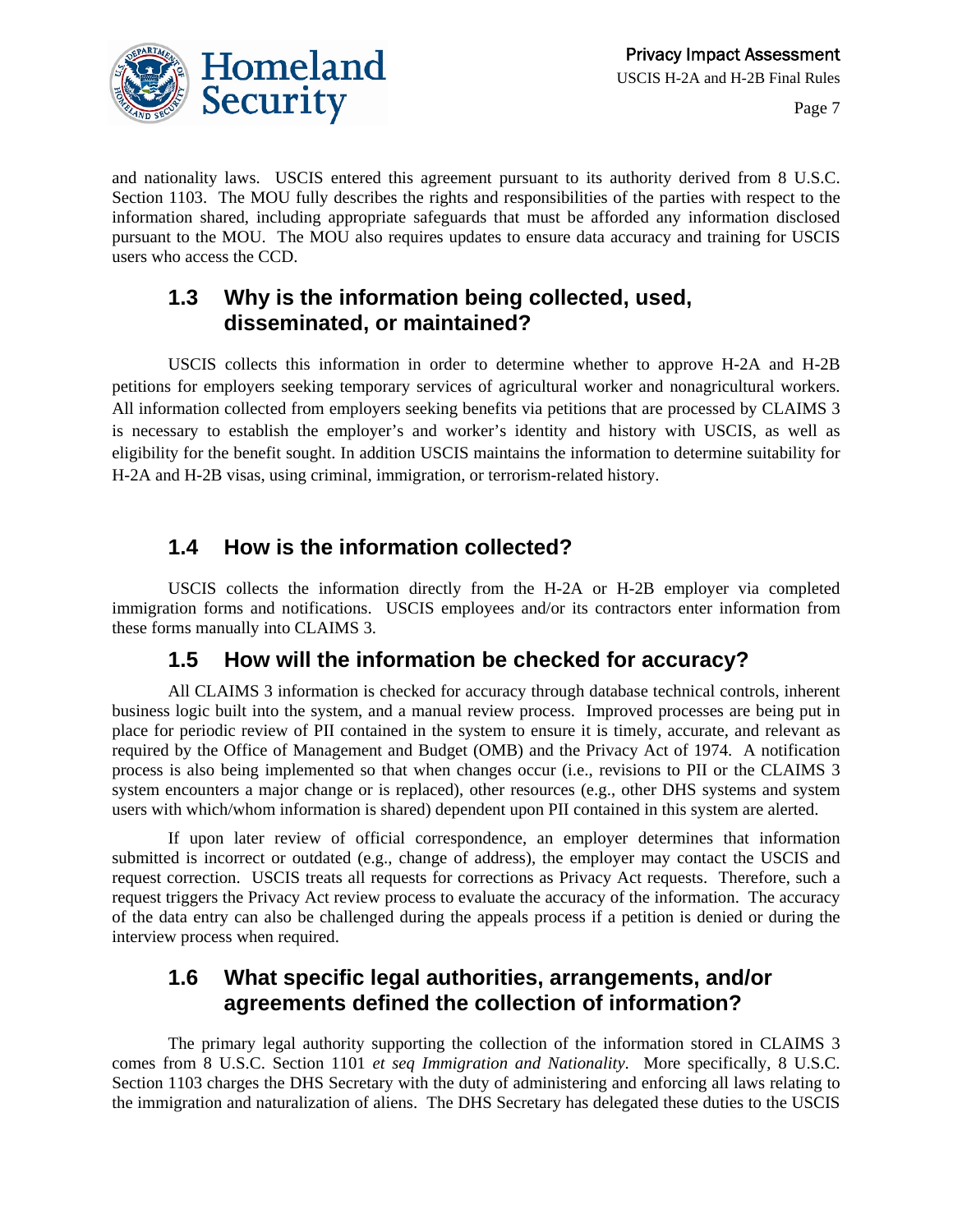

Director pursuant to a departmental management directive. In addition, OMB has approved the content and format of every public form used by USCIS.

### **1.7 Privacy Impact Analysis: Given the amount and type of data collected, discuss the privacy risks identified and how they were mitigated.**

**Risk**: Increased scope of information collection in the event of failure to report, abscondment, or early termination.

**Mitigation**: The information collected as required under the Final Rules for which this is drafted is greater, but not significantly greater than is required by Form I-129. In a required event notification, the employer must include the additional information discussed in Section 1.1 The increased notification requirements center on the actions of individuals whose information is presumably already contained in an I-129 form. In this sense, minimal new PII is collected.

**Risk**: Addition of Sensitive Financial Data to the Collection

**Mitigation**: H-2A employers may be assessed fees for non-compliance with the Final Rules for which this is drafted. The Rules request that such payment be made by check to CBP for settlement of the fine. Financial data is sensitive PII in that it gives any individual who has access to the financial data direct access to an individual's financial account(s). This risk is mitigated by the fact that CBP, in the discharge of its Trade Facilitation mission, is accustomed to assessing and collecting duty payments and fines as part of its customs trade enforcement operations. Training, role-based, access security measures, a code of conduct, and a rigorous internal discipline system are in place at CBP to ensure that financial data, such as the payment of fees discussed here, are handled and destroyed appropriately by CBP Officers and employees.

## **Section 2.0 Uses of the Information**

The following questions are intended to delineate clearly the use of information and the accuracy of the data being used.

#### **2.1 Describe all the uses of information.**

The information on Form I-129 is used to process H-2A and H-2B non-immigrant worker visas, specifically to determine suitability for such a visa, including criminal, immigration, or terrorism-related history.

Notification and fee information is used to update information on existing H-2A and H-2B workers in the United States, as well as assess fines on non-compliant employers, and investigate H-2A/H-2B workers who have violated the terms of their visas.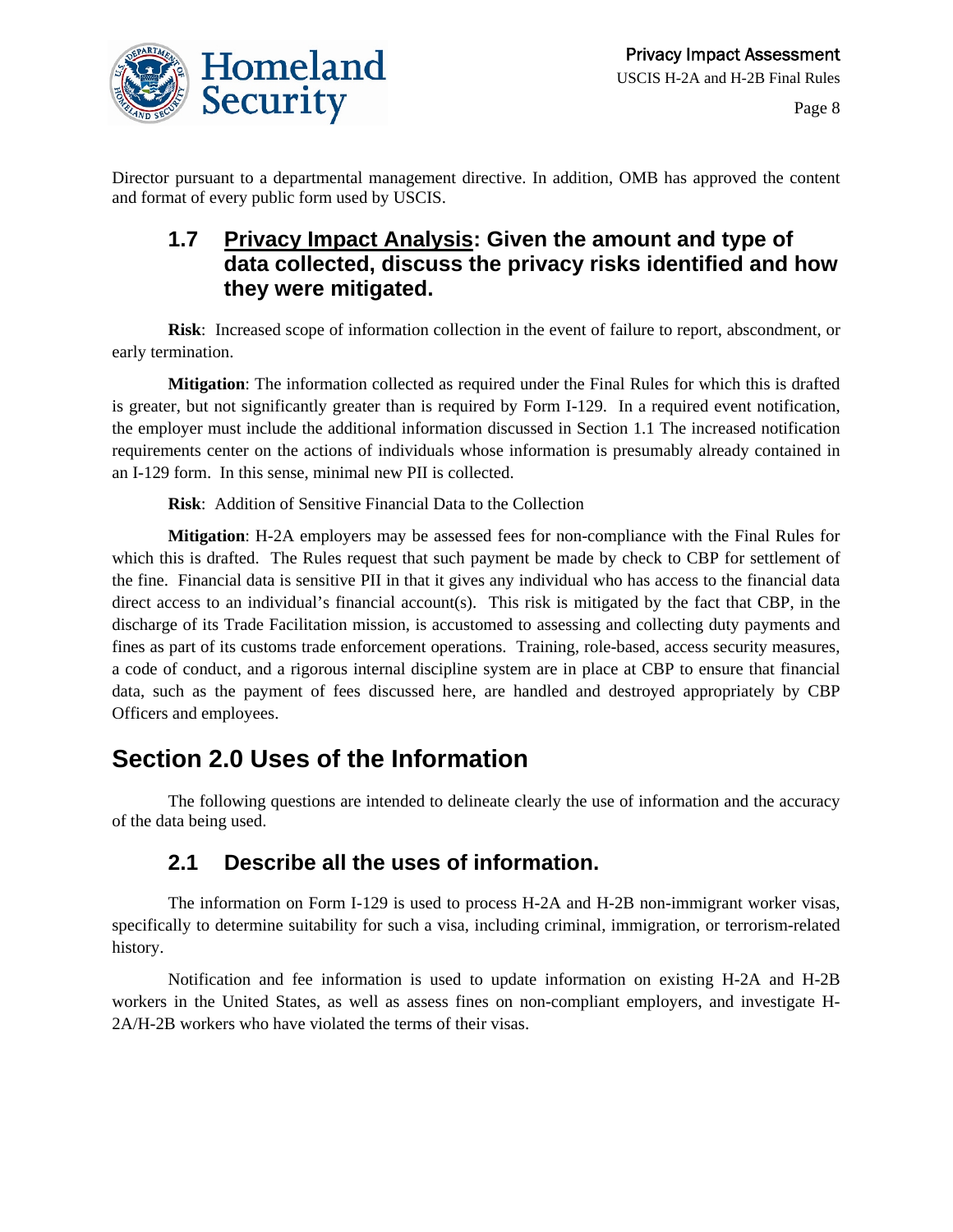

### **2.2 What types of tools are used to analyze data and what type of data may be produced?**

USCIS does not use CLAIMS 3 (and therefore H-2A or H-2B data) to perform complex analytical tasks resulting in, among other types of data matching, relational analysis, scoring, reporting, or pattern analysis. The system does not make available new or previously unavailable data from newly derived information. DHS has other systems, covered by separate PIAs available on www.dhs.gov/privacy, which may use CLAIMS 3 data to conduct analysis, such as the USCIS Fraud Detection and National Security (FDNS) system and the ICE Pattern Analysis and Information Collection (ICEPIC).

### **2.3 If the system uses commercial or publicly available data please explain why and how it is used.**

USCIS does not use commercially or publicly available data in CLAIMS 3.

### **2.4 Privacy Impact Analysis: Describe any types of controls that may be in place to ensure that information is handled in accordance with the above described uses.**

**Risk:** Individuals who have legitimate access to PII could exceed their authority and use the data for unofficial purposes.

**Mitigation:** DHS Management Directive System (MD) Number: 11042, *Safeguarding Sensitive But Unclassified (For Official Use Only) Information,* May 11, 2004, provides guidance for the manner in which DHS employees and contractors must handle Sensitive but Unclassified/For Official Use Only Information in both paper and electronic records (including CLAIMS 3). Additionally, all DHS employees are required to take annual computer security training, which addresses this issue. DHS also maintains rules of behavior for employees who use DHS systems.

USCIS also employs Standard Operating Procedures (SOPs) at the service centers to ensure accurate data entry and proper handling and appropriate use of information. Disciplinary rules are in place to ensure appropriate use of CLAIMS 3 (and therefore H-2A and H-2B) information. USCIS also limits access to PII by employing role-based access (only allowing access to users who need particular PII to perform their duties). USCIS also deploys user logs to ensure users are only accessing information related to their job functions.

## **Section 3.0 Retention**

The following questions are intended to outline how long information will be retained after the initial collection.

### **3.1 How long is information retained?**

For H-2A and H-2B I-129 forms, National Archives and Records Administration (NARA)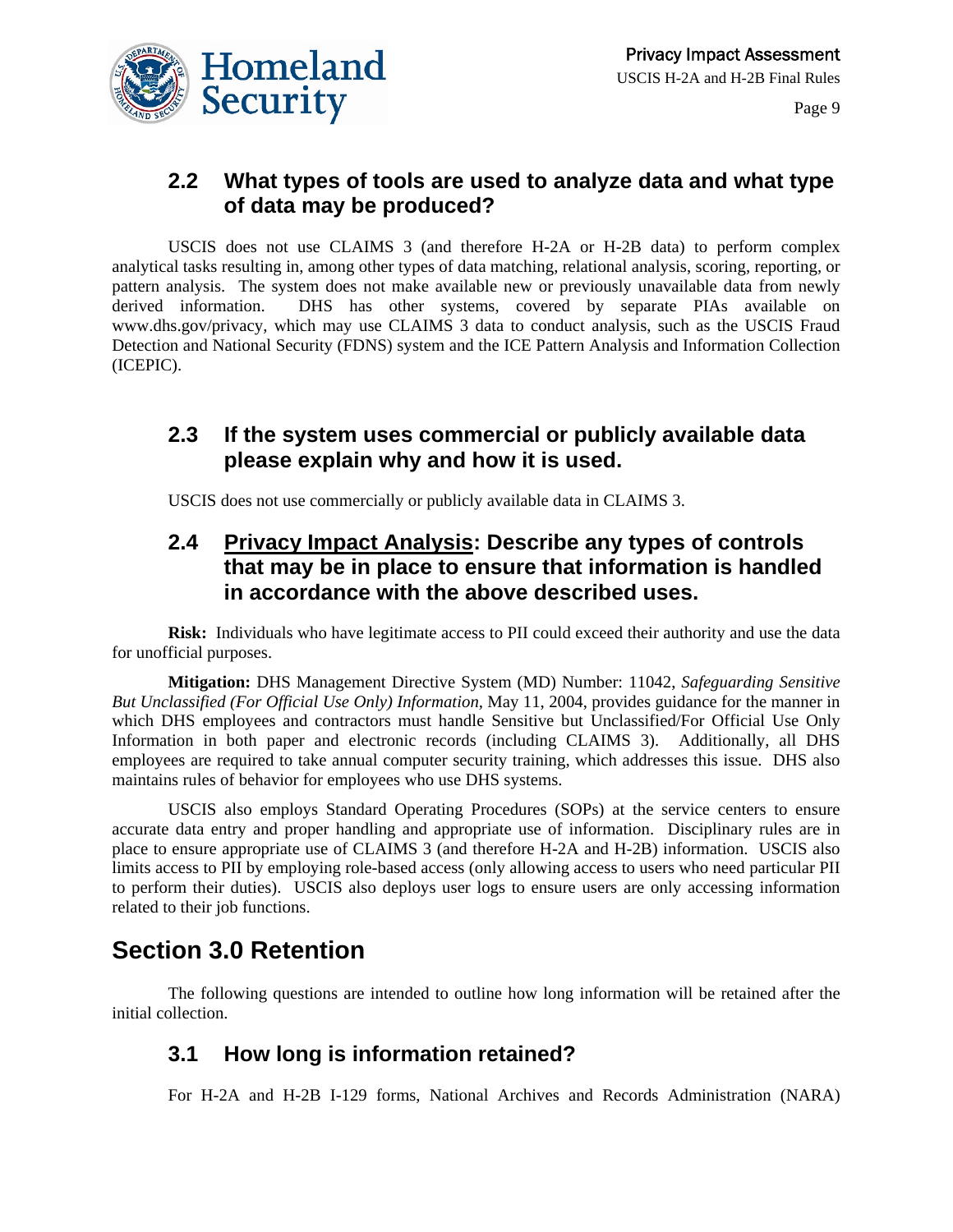

approved the following schedules: Form I-129 documents are sent to the Federal Records Center one year from last action date and are destroyed when six years old. Form I-129S documents are destroyed two years after file becomes inactive.

Generally, information located in CLAIMS 3 is maintained and disposed of in accordance with the criteria approved by the National Archives and Records Administration (NARA). Information in the master file is destroyed 15 years after the last completed action with respect to the application. System documentation (e.g., manuals) is destroyed when the system is superseded, obsolete, or no longer needed for agency business. Electronic records extracted from immigration benefits applications other than naturalization, asylum, or refugee status completed by applicants is destroyed after the data is transferred to the electronic master file and verified. Daily reports generated by associated information technology systems are maintained for 15 years by the service center that generated the reports and then destroyed.

 Information collected and shared with component agencies and within the individual component systems, may vary, yet is done so in accordance with the retention schedules for each system.

### **3.2 Has the retention schedule been approved by the component records officer and NARA?**

NARA approved the retention schedule for I-129 forms on March 20, 1996. NARA approved the retention schedule for CLAIMS 3 on March 25, 2007.

### **3.3 Privacy Impact Analysis: Please discuss the risks associated with the length of time data is retained and how those risks are mitigated.**

**Risk:** Keeping data in CLAIMS 3 longer than necessary would violate the Fair Information Practice that requires the retention of the minimum amount of information necessary to perform relevant governmental functions.

**Mitigation:** Although there is always risk inherent in retaining data for any length of time, Form I-129 and the CLAIMS 3 data retention periods identified in the NARA schedules are consistent with the concept of retaining data only for as long as necessary to support the agency's mission. The schedules proposed and approved by NARA comply with the requirements of the Federal Records Act and the stated purpose and mission of the systems. The time periods in the NARA schedules were carefully negotiated between USCIS and NARA to ensure that data is retained for the minimum time needed to process the application and make the information available for other USCIS benefits that might be sought by an applicant.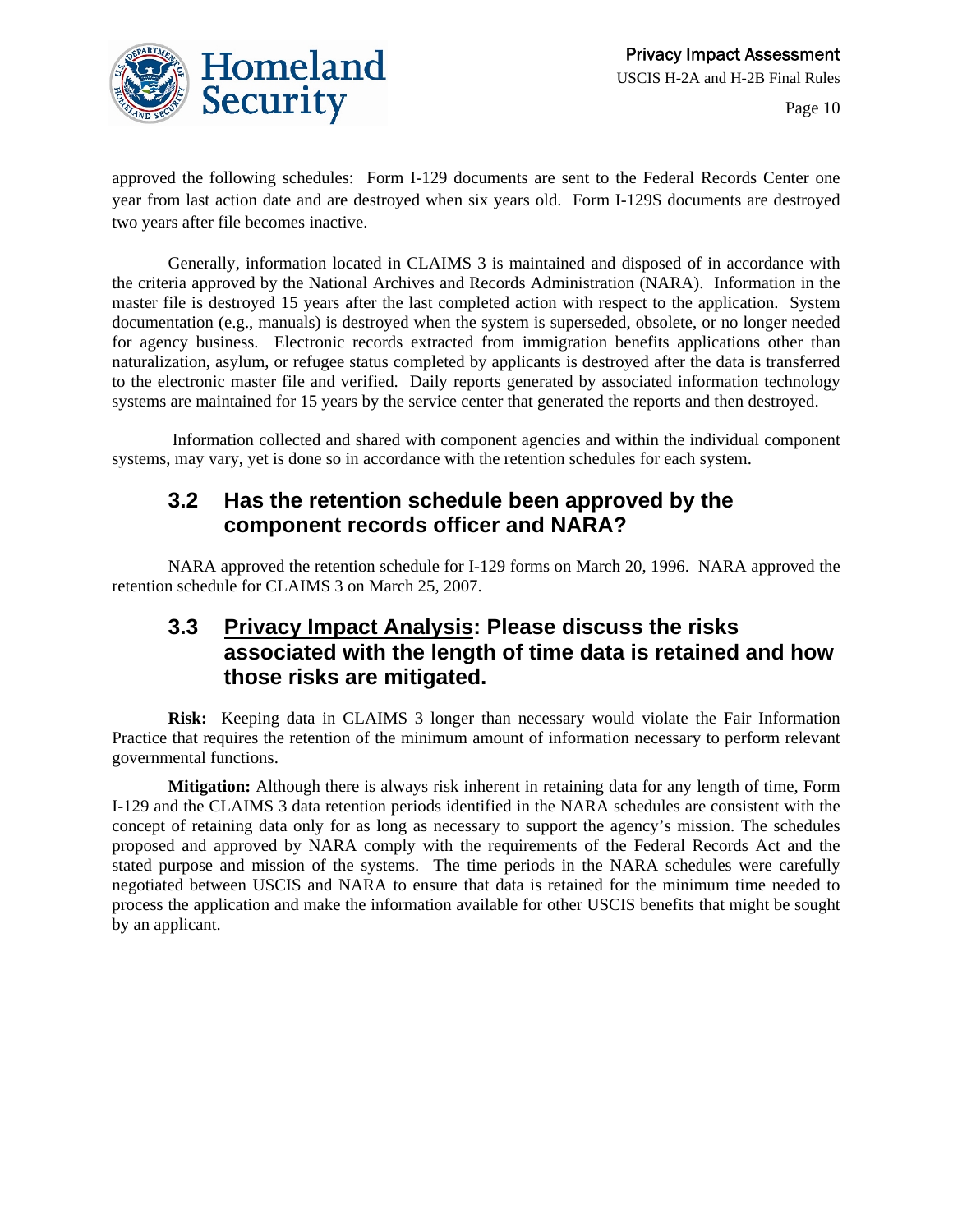

## **Section 4.0 Internal Sharing and Disclosure**

The following questions are intended to define the scope of sharing within DHS.

### **4.1 With which internal organization(s) is the information shared, what information is shared and for what purpose?**

CLAIMS 3 exchanges data with several systems internal to DHS in order to process applications. For a full discussion of CLAIMS 3 sharing please see the PIA for the USCIS Benefits Processing of Applicants other than Petitions for Naturalization, Refugee Status, and Asylum. H-2A and H-2B information specifically is shared with the following organizations.

### **Sharing Within U.S. Citizenship and Immigration Services (USCIS)**

*USCIS Verification Information System (VIS).* VIS is a nationally accessible internal USCIS database containing selected immigration status information. VIS verifies citizenship and immigration status of individuals seeking government benefits, and allows employers, utilizing a secure public interface, to determine whether a newly hired employee is authorized to work in the United States. VIS directly downloads USCIS CLAIMS 3 change of status and extension of status information on noncitizens and non-immigrants to help determine whether a non-citizen is eligible for any public benefit, license, or credential based on citizenship and immigration status.

#### **Sharing With Other DHS Components**

#### *Customs and Border Protection (CBP):*

l

*TECS.* USCIS administers the benefit processing of H-2A and H-2B petitions for temporary agricultural and temporary nonagricultural workers. A worker or employer may violate<sup>[4](#page-10-0)</sup> the terms of the visa classification when an H-2A or H-2B worker fails to report to work within 5 work days of the employment start date; when the services for which H-2A and H-2B workers were hired is completed more than 30 days early; or when H-2A or H-2B workers abscond from the worksite or are terminated prior to the completion of services for which they were hired. Once the determination for violation is made by USCIS, appropriate TECS entries are made on the workers (if their identity is known) and, where applicable, on the employers. USCIS shares the TECS entry numbers for H-2A violators and/or violating employers discussed above with CBP for the purpose of collecting liquid payable debt payment from the employer for non-compliance with the H-2A reporting requirements.

In addition, CBP users at border crossings have read-only access to petition and application information in CLAIMS 3 via the Central Index System mainframe.

*DHS, Immigration and Custom's Enforcement's (ICE):* ICE users have read-only access to petition and application information found in CLAIMS 3 via the Central Index System mainframe. USCIS shares the TECS entry number discussed above for the purpose of investigating non-compliance

<span id="page-10-0"></span><sup>&</sup>lt;sup>4</sup> The employer is found to violate the terms if he or she fails without good cause, as determined by USCIS, to notify USCIS within 2 days of the events listed below.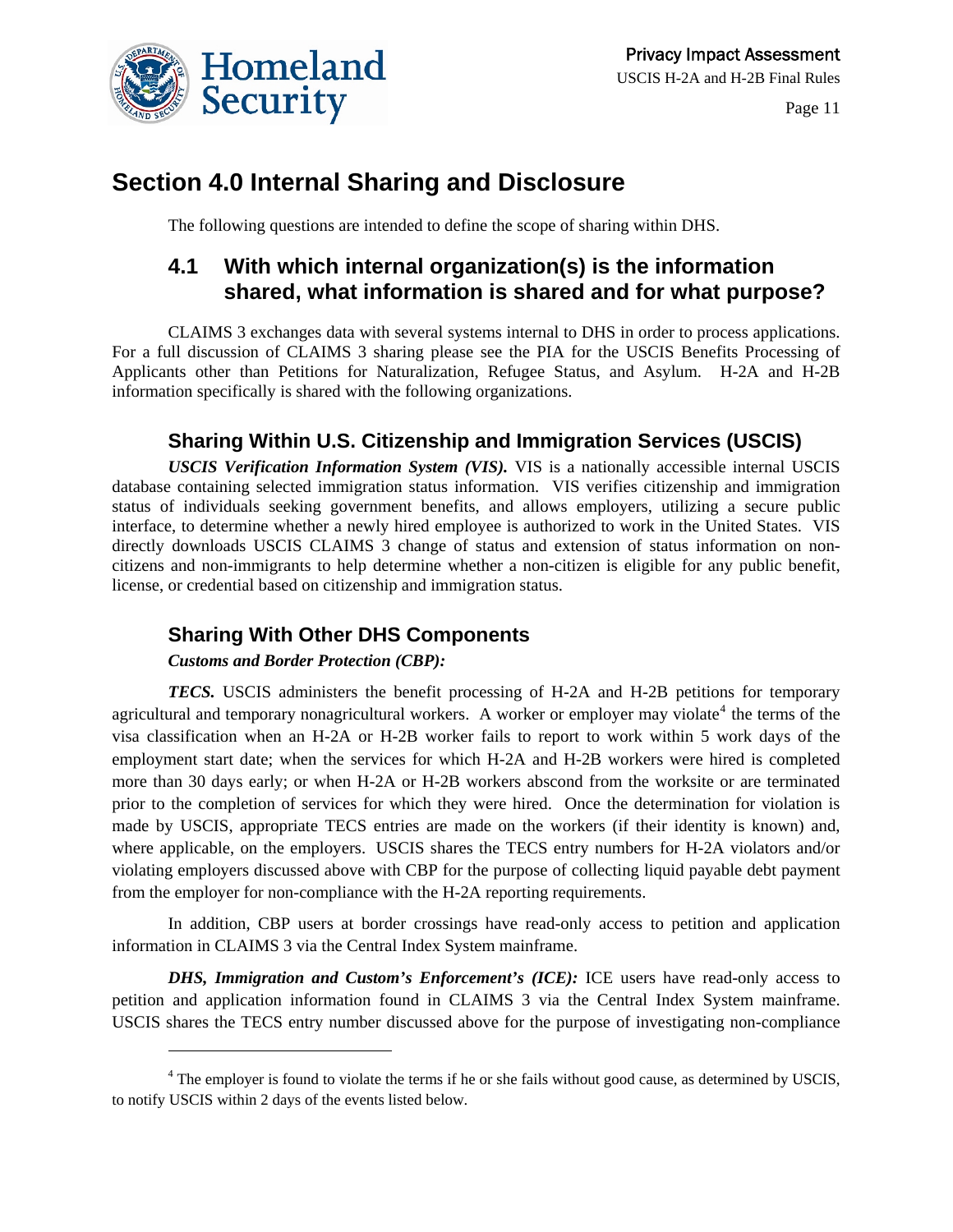

with H-2A/H-2B requirements.

*DHS Intelligence and Analysis (I&A)*. DHS I & A analysts may access benefits application data for national security purposes.

### **4.2 How is the information transmitted or disclosed?**

All internal sharing is conducted over a secure DHS electronic interface. This interface utilizes secure network connections on the DHS core network. Federal government employees and their agents must adhere to the OMB guidance provided in OMB Memoranda, M-06-15, *Safeguarding Personally Identifiable Information*, dated May 22, 2006, and M-06-16 *Protection of Sensitive Agency Information*, dated June 23, 2006, setting forth the standards for the handling and safeguarding of PII. Contractors must also sign non-disclosure agreements that require them to follow departmental transmission and disclosure limitations. All data shared between agencies will be transmitted or disclosed via secured communications.

### **4.3 Privacy Impact Analysis: Considering the extent of internal information sharing, discuss the privacy risks associated with the sharing and how they were mitigated.**

**Risk:** The main risk associated with internal information sharing is unauthorized access to PII in CLAIMS 3.

**Mitigation:**All users must authenticate using a user ID and password in order to access the system. Computer security concerns are minimized by the fact that the information shared internally remains within the DHS environment. Role-based access is used to limit the number of persons who access PII. User access logs track changes to information in the system.

**Risk**: There is a risk that with the sharing of complex sets of data end users from DHS components who do not have immigration analysis background and training may misinterpret the data.

**Mitigation**: USCIS is careful to share data with other DHS components that have a need to know, and put the information to a use that is compatible with USCIS System of Records Notices (SORNs). USCIS trains analysts examining immigration data to understand the data and have professional experience examining that type of data and trusts that other DHS components provide similar training to analysts with similar immigration experience.

DHS internal data sharing is necessary to comply with statutory requirements for national security and law enforcement. This data must always be kept secure, accurate, and appropriately controlled. Privacy risks are mitigated through relevant data sharing agreements that require physical, technical, and administrative controls. For information regarding risks and mitigations surrounding the sharing, disclosure, or transmission of PII collected in accordance with this project and retained in IDENT and ADIS, please refer to the published PIAs and SORNs for each system.

## **Section 5.0 External Sharing and Disclosure**

The following questions are intended to define the content, scope, and authority for information sharing external to DHS which includes Federal, state and local government, and the private sector.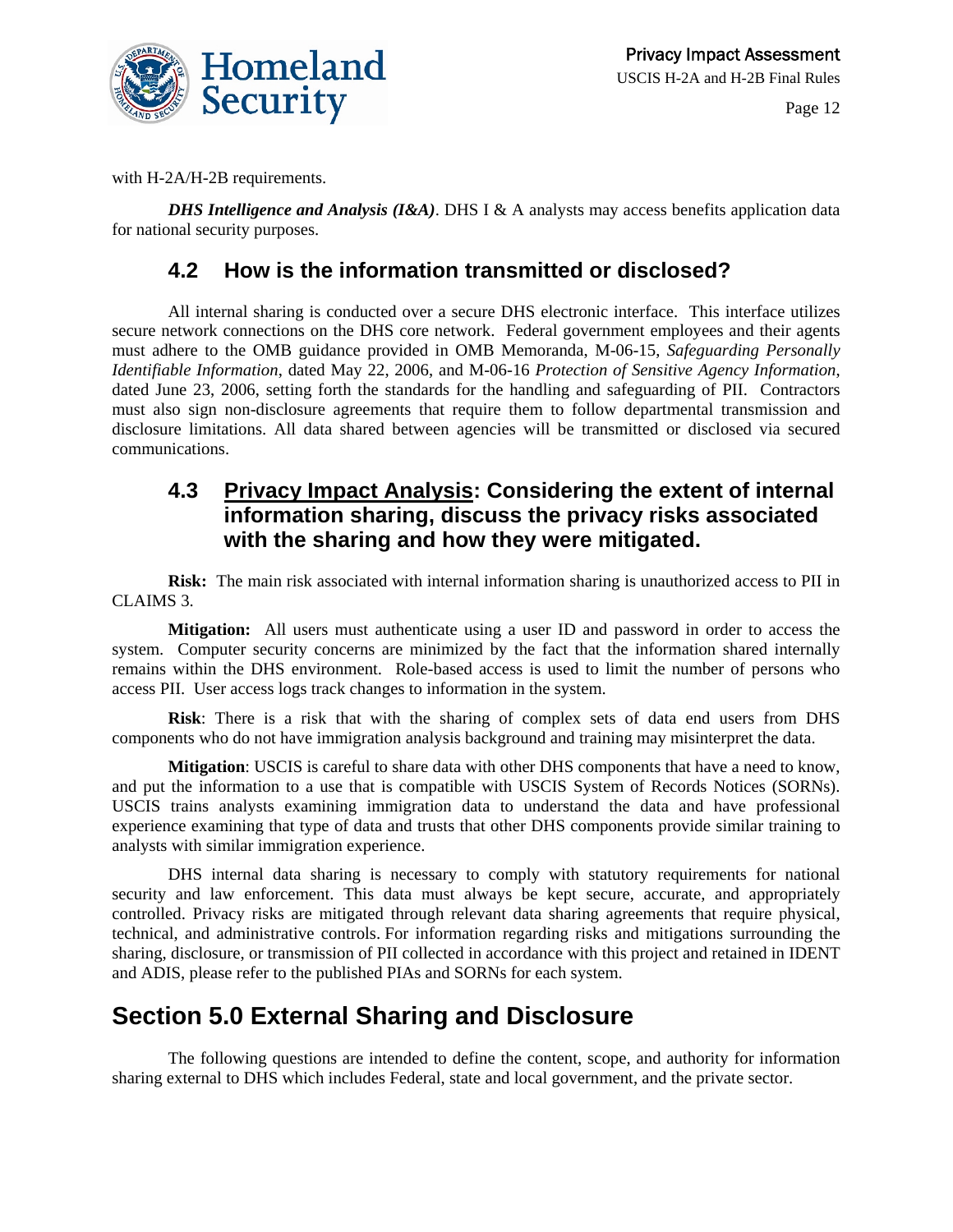



### **5.1 With which external organization(s) is the information shared, what information is shared, and for what purpose?**

CLAIMS 3 exchanges data with several systems outside of DHS in order to process applications, is discussed in detail in the USCIS *Benefits Processing of Applicants other than Petitions for Naturalization, Refugee Status, and Asylum* PIA.. For purposes of this PIA, a discussion of the external sharing of H-2A and H-2B information follows.

#### **External Sharing (Outside DHS)**

**Department of State (DOS)***.* CLAIMS 3 shares H-2A and H-2B information with the DOS.

An interface between the CLAIMS 3 Mainframe and the DOS NIV provides USCIS Benefits information (i.e. an approved Petition for a Non-Immigrant Worker [Form I-129,]) to the DOS DataShare system (DataShare is the name for the DOS Interagency Data Exchange Application [IDEA]). The Datashare system was developed in 1996 as part of a cooperative effort between the former INS, the former U.S. Customs Service, and a number of other interested federal agencies to share immigration benefits information electronically. The purpose of this initiative is to share information regarding persons arriving at our borders, to efficiently produce green cards, and to assist persons who have obtained a USCIS benefit if they have trouble at the border and require confirmation of their status.

CLAIMS 3 tracks aliens who apply to extend their stay in the U.S. As stated in the DOS-USCIS sharing arrangement, the CLAIMS Mainframe notifies DOS when any alien has a benefit pending, or has had a benefit approved, or denied. This interface provides information that is loaded into the CCD where it is accessible to the DOS systems issuing non-immigrant visas at overseas posts. When retrieved, this data permits consular officers to verify the validity of the I-129 (Petition for a Non-Immigrant Worker) presented to consular posts.

An MOU exists between USCIS and DOS that fully outlines the responsibilities of the parties, including security standards applicable to the information. USCIS provides DOS with electronic readonly access to CLAIMS 3 and 4.

### **5.2 Is the sharing of personally identifiable information outside the Department compatible with the original collection? If so, is it covered by an appropriate routine use in a SORN? If so, please describe. If not, please describe under what legal mechanism the program or system is allowed to share the personally identifiable information outside of DHS.**

The current SORN for CLAIMS 3 titled United States Citizenship and Immigration Services Benefits Information System SORN, hereafter Benefits Information Systems, was published in the Federal Register at 73 FR 56596, simultaneously with the publication of the USCIS Benefits Processing of Applicants other than Petitions for Naturalization, Refugee Status, and Asylum PIA. The routine uses, which identify how PII in CLAIMS 3 is shared externally are listed in the SORN. All sharing is compatible with the purpose for which the information was originally requested.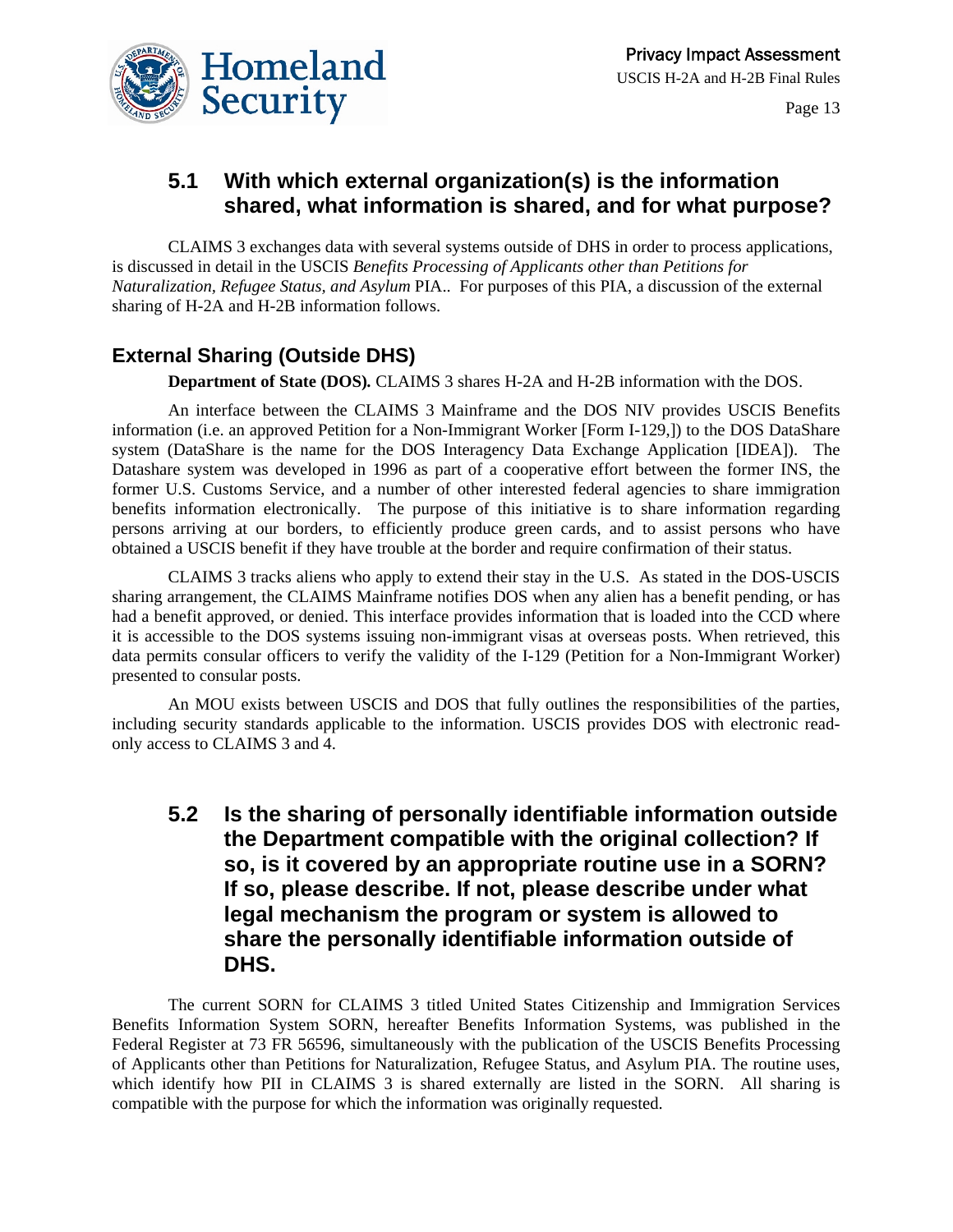

### **5.3 Is the information shared outside the Department and what security measures safeguard its transmission?**

Information in CLAIMS 3 is tightly controlled and access is granted only to individuals (internally and externally) who have a specific need to access the system in order to perform their duties. Each transmission of data from CLAIMS 3 to an internal or external system is covered by an Interface Control Document (ICD) that describes the electronic system interface, the levels of authentication and access control that are needed, the data to be shared, and the format and syntax of the data passing through the interface. The ICD also describes the security controls that protect the interface.

None of these external entities has uncontrolled access to the CLAIMS 3 database and associated systems (e.g., external entities have read only access). Once the data is shared, however, the receiving agency is responsible for safeguarding and assuring proper use of the data within its organization. Each of these sharing arrangements is covered by an appropriate routine use in the Benefits Information Systems SORN.

### **5.4 Privacy Impact Analysis: Given the external sharing, explain the privacy risks identified and describe how they were mitigated.**

**Risk:** The primary privacy issue in external sharing is the sharing of data for purposes that are not in accord with the stated purpose and use of the original collection.

**Mitigation:** All external CLAIMS 3 sharing arrangements are consistent with existing published routine uses (in the SORN for this system of records) or performed with the consent of the individual whose information is being shared. In all immigration forms processed in CLAIMS 3, applicants are advised that USCIS may provide information from their application to other government agencies. As required by DHS procedures and policies, all CLAIMS 3 routine uses and current external sharing arrangements are consistent with the original purpose for which the information was collected.

Information transferred to external agencies that is made part of a system of records is subject to the Privacy Act accuracy, timeliness, relevance, and completeness requirements at the receiving agency.

**Risk**: There is a risk that with the sharing of complex sets of data such as that in CLAIMS 3 and associated systems, end users from DHS components who do not have immigration analysis background and training may misinterpret the data.

**Mitigation**: USCIS is careful to share data with external agencies that have a need to know, and put the information to a use that is compatible with USCIS SORNs. USCIS trains analysts examining immigration data to understand the data and have professional experience examining that type of data and trusts that the external agencies provide similar training to analysts with similar immigration experience.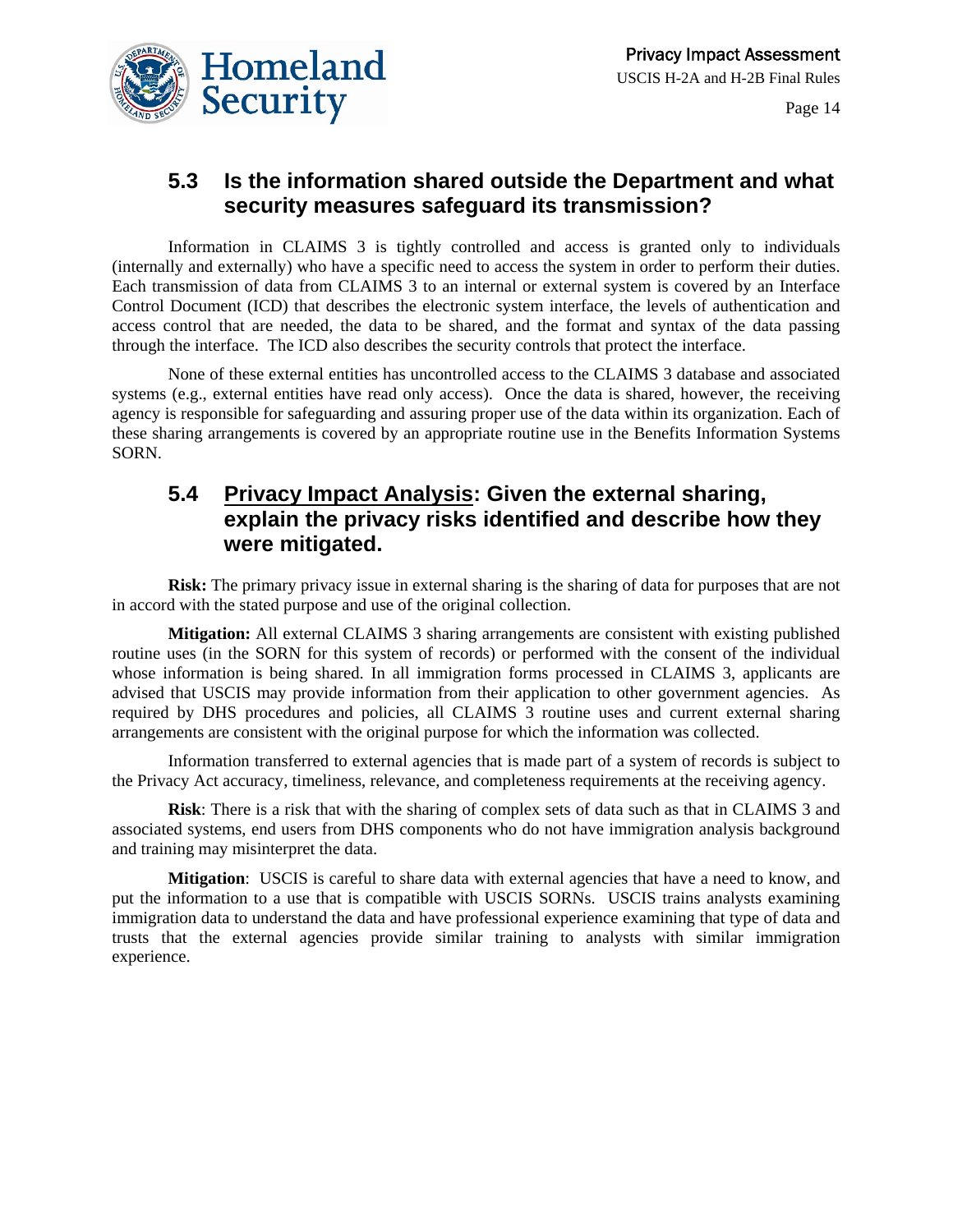

### **Section 6.0 Notice**

The following questions are directed at notice to the individual of the scope of information collected, the right to consent to uses of said information, and the right to decline to provide information.

### **6.1 Was notice provided to the individual prior to collection of information?**

Individuals who apply for USCIS benefits are presented with a Privacy Act Statement as required by Section (e)(3) of the Privacy Act and sign a release authorization on the benefit application/petition. The Privacy Act Statement details the authority to collect the information requested and uses to which USCIS will put information the applicant provides on immigration forms and in support of an application. The notice is located in the form instructions, which are available via a separate download on the same USCIS site that links to the form. The forms also contain a provision by which an applicant authorizes USCIS to release any information received from the applicant as needed to determine eligibility for benefits.

Individuals are provided general notice through the Benefits Information System SORN published in the Federal Register 73 FR 56596. Notice regarding the collection of biographic and biometric information from H-2A and H-2B visa holders is being provided through the issuance of this PIA.

### **6.2 Do individuals have the opportunity and/or right to decline to provide information?**

Providing information on immigration forms is a voluntary act on the part of the employer filing on behalf of the alien. The employer, however, must submit a complete application in order to receive USCIS benefits. Employers may decline to provide the required information; however, it may result in the denial of the benefit. This condition is clearly stated on each USCIS form.

### **6.3 Do individuals have the right to consent to particular uses of the information? If so, how does the individual exercise the right?**

USCIS I-129 benefit application requires that applicants provide signatures in addition to other information requested in an application. This information is critical in making an informed adjudication decision to grant or deny a USCIS benefit. The failure to submit such information prohibits USCIS from processing and properly adjudicating the application/petition and thus precludes the applicant from receiving the benefit. Therefore, during the application process, individuals consent to the use of the information submitted for adjudication purposes. Specifically, all USCIS immigration forms include a Privacy Act Statement and require the applicant's signature authorizing "the release of any information from my records that USCIS needs to determine eligibility for the benefit." USCIS forms also contain a statement notifying applicants that their information may be shared with other federal agencies as well. This information is also conveyed in the SORN for this system and in the Privacy Act Statement on the application itself. Applicants are provided an opportunity to review how their information will be used and shared. Individuals grant consent to the collection and use of the information when they sign the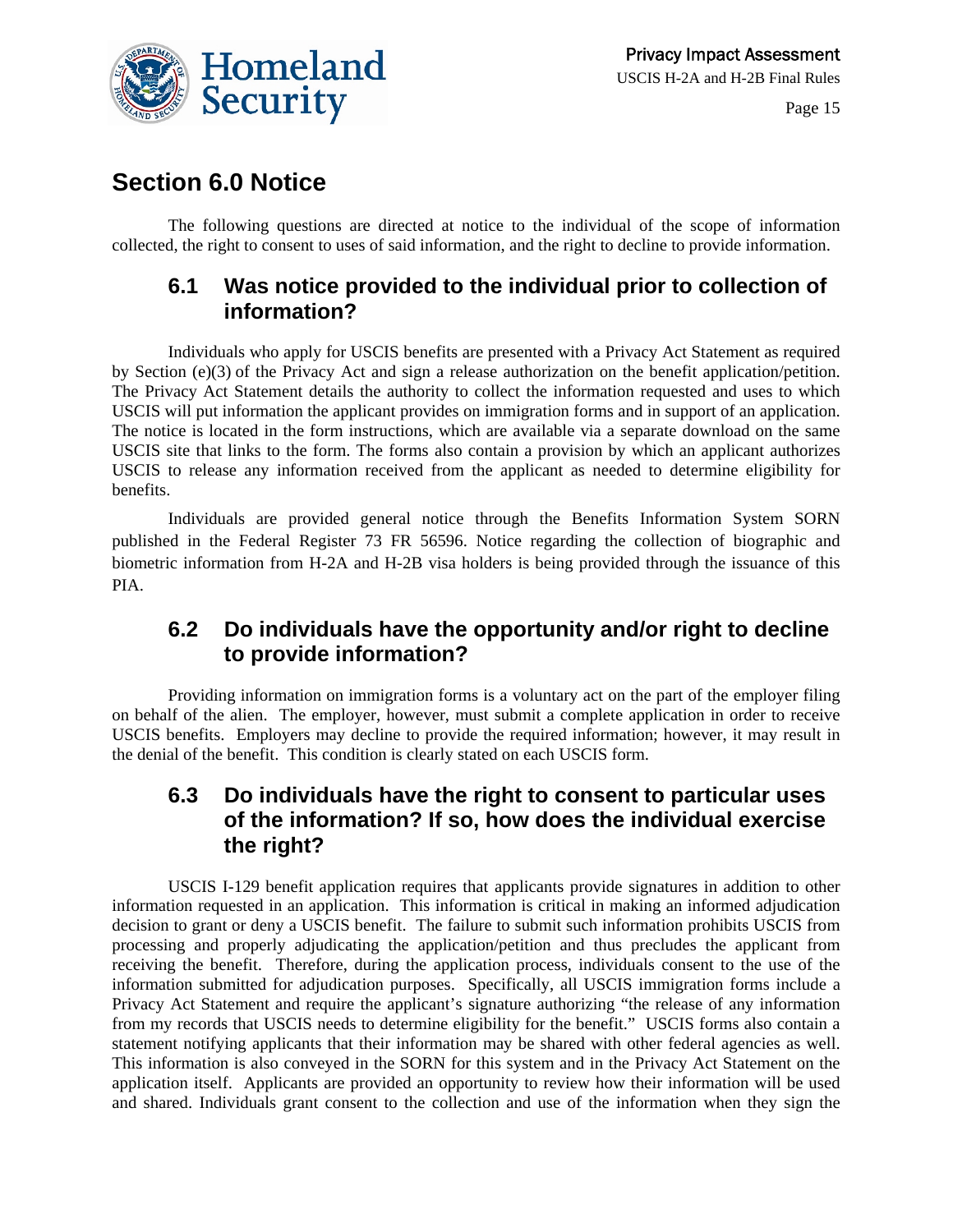

application.

### **6.4 Privacy Impact Analysis: Describe how notice is provided to individuals, and how the risks associated with individuals being unaware of the collection are mitigated.**

Applicants for USCIS benefits are made aware that the information they are providing is being collected to determine whether they are eligible for immigration benefits. Each immigration form contains a provision by which an applicant authorizes USCIS to release any information from the application as needed to determine eligibility for benefits. Applicants are also advised that the information provided will be shared with other Federal, state, local and foreign law enforcement and regulatory agencies during the course of the investigation. The SORN provides additional notice to individuals by specifying the routine external uses to which the information will be put. In the USCIS website Privacy Notice, $5$  individuals are also notified that electronically submitted information is maintained and destroyed according to the principles of the Federal Records Act, NARA regulations and records schedules, and in some cases may be covered by the Privacy Act and subject to disclosure under the Freedom of Information Act (FOIA). OMB approved all Privacy Act Statements used when collecting data. See the response to Section 1.1 for a discussion of the manner in which USCIS uses H-2A and H-2B data.

## **Section 7.0 Access, Redress and Correction**

The following questions are directed at an individual's ability to ensure the accuracy of the information collected about them.

### **7.1 What are the procedures that allow individuals to gain access to their information?**

USCIS treats all requests for amendment of information in a system of records as Privacy Act amendment requests. Any individual seeking to access H-2A and H-2B information maintained in CLAIMS 3 should direct his or her request to the USCIS FOIA / Privacy Act (PA) Officer at USCIS FOIA/PA, 70 Kimball Avenue, South Burlington, Vermont 05403-6813 (Human resources and procurement records) or USCIS National Records Center (NRC), P. O. Box 648010, Lee's Summit, MO 64064-8010 (all other USCIS records). The process for requesting records can be found at 6 Code of Federal Regulations, Section 5.21. Requests for records amendments may also be submitted to the service center where the application was originally submitted. The request should state clearly the information that is being contested, the reasons for contesting it, and the proposed amendment to the information. If USCIS intends to use information that is not contained in the application or supporting documentation (e.g., criminal history received from law enforcement), it will provide formal notice to the applicant and provide them an opportunity to refute the information prior to rendering a final decision regarding the application. This provides yet another mechanism for erroneous information to be corrected.

 $\overline{a}$ 

<span id="page-15-0"></span><sup>&</sup>lt;sup>5</sup> Available at http://149.101.23.2/graphics/privnote.htm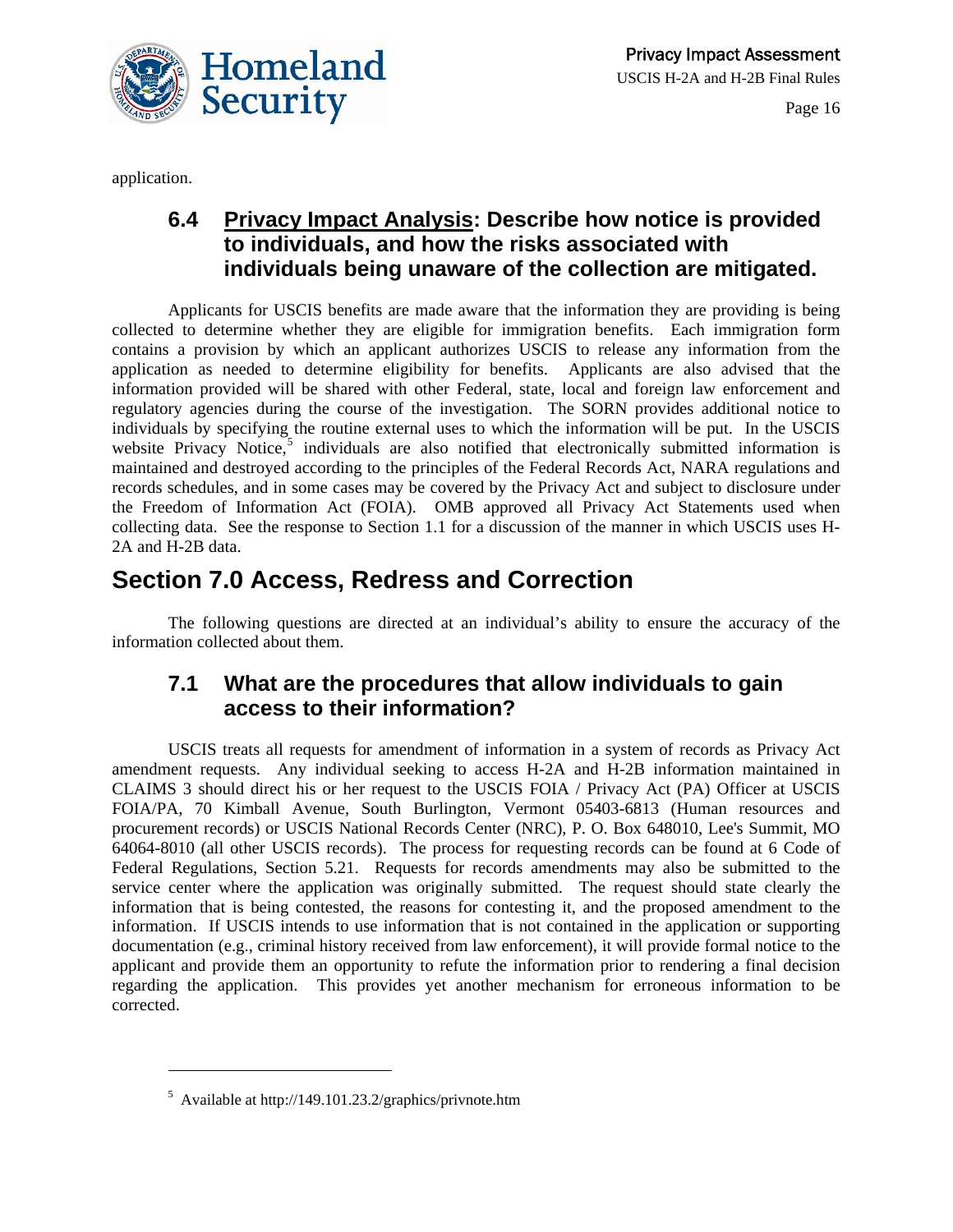

Requests for access to records in this system must be in writing. Such requests may be submitted by mail or in person. If a request for access is made by mail, the envelope and letter must be clearly marked "Privacy Access Request" to ensure proper and expeditious processing. The requester should provide his or her full name, date and place of birth, and verification of identity (full name, current address, and date and place of birth) in accordance with DHS regulations governing Privacy Act requests (found at 6 Code of Federal Regulations, Section 5.21), and any other identifying information that may be of assistance in locating the record.

### **7.2 What are the procedures for correcting inaccurate or erroneous information?**

Requests to contest or amend H-2A or H-2B information contained in CLAIMS 3 should be submitted as discussed in Section 7.1. The requestor should clearly and concisely state the information being contested, the reason for contesting or amending it, and the proposed amendment. The requestor should also clearly mark the envelope, "Privacy Act Amendment Request." The record must be identified in the same manner as described for making a request for access.

If the particular USCIS process requires a personal interview by a USCIS examiner in order to adjudicate a benefit application, the applicant also has the opportunity to make changes during the interview.

### **7.3 How are individuals notified of the procedures for correcting their information?**

The Privacy Act SORN for this system provides individuals with guidance regarding the procedures for correcting information. This PIA also provides similar notice. Privacy Act Statements, including notice of an individual's right to correct information, are also contained in immigration forms published by USCIS.

### **7.4 If no formal redress is provided, what alternatives are available to the individual?**

Applicants are provided opportunity for redress as discussed above.

### **7.5 Privacy Impact Analysis: Please discuss the privacy risks associated with the redress available to individuals and how those risks are mitigated.**

**Risk:** The main risk with respect to redress is that the right may be limited by Privacy Act exemptions or limited avenues for seeking redress.

**Mitigation:** The redress and access measures offered by USCIS are appropriate given the purpose of the system. Individuals are given numerous opportunities during and after the completion of the applications process to correct information they have provided and to respond to information received from other sources. USCIS does not claim any Privacy Act access and amendment exemptions for this system so individuals may avail themselves to redress and appeals as stated in the DHS Privacy Act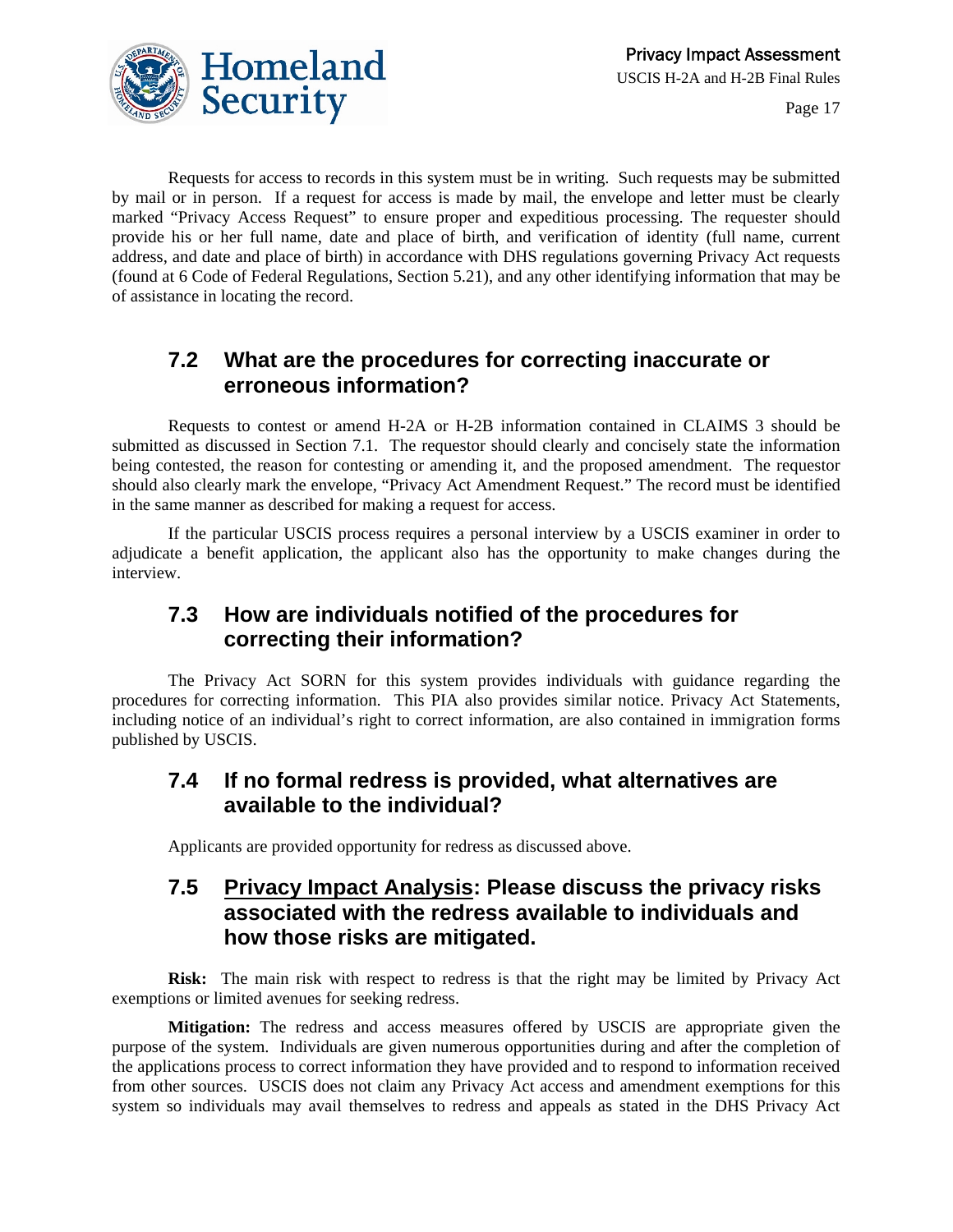

regulations (found at 6 Code of Federal Regulations, Section 5.21).

### **Section 8.0 Technical Access and Security**

The following questions are intended to describe technical safeguards and security measures.

### **8.1 What procedures are in place to determine which users may access the system and are they documented?**

CLAIMS 3 is the IT system associated with these Final Rules, so any information used by these rules will follow CLAIMS 3 protocols. In compliance with federal law and regulations, users have access to CLAIMS 3 on a need to know basis. This need to know is determined by the individual's current job functions. Users may have read-only access to the information if they have a legitimate need to know as validated by their supervisor and the system owner and have successfully completed all personnel security training requirements. System administrators may have access if they are cleared and have legitimate job functions that would require them to view the information. Developers do not have access to production data except for specially cleared individuals who perform systems data maintenance and reporting tasks. Access privileges (for both internal and external users) are limited by establishing role-based user accounts to minimize access to information that is not needed to perform essential job functions.

Criteria, procedures, controls, and responsibilities regarding CLAIMS 3 access are contained in the Sensitive System Security plan for CLAIMS 3. Additionally, there are several department and government-wide regulations and directives that provide additional guidance and direction.

### **8.2 Will Department contractors have access to the system?**

Contractors maintain the CLAIMS 3 Mainframe, LAN applications, and associated systems under the direction of the USCIS Office of Information Technology (OIT). Access is provided to contractors only as needed to perform their duties as required in the agreement between USCIS and the contractor and as limited by relevant SOPs. In addition, USCIS employees and contractors who have completed a G-872A & B form (see Section 8.4) and granted appropriate access levels by a supervisor are assigned a login and password to access the system. These users must undergo federally approved clearance investigations and sign appropriate documentation in order to obtain the appropriate access levels.

### **8.3 Describe what privacy training is provided to users either generally or specifically relevant to the program or system?**

USCIS provides training to all CLAIMS 3 users. This training addresses appropriate privacy concerns, including Privacy Act obligations (e.g., SORNs, Privacy Act Statements, etc.). Each USCIS site has the responsibility to ensure that all federal employees and contractors receive the required annual computer security awareness training and Privacy Act training.

All DHS personnel, including government personnel and contractors, are required to take mandatory computer security awareness and privacy training conducted by their DHS component.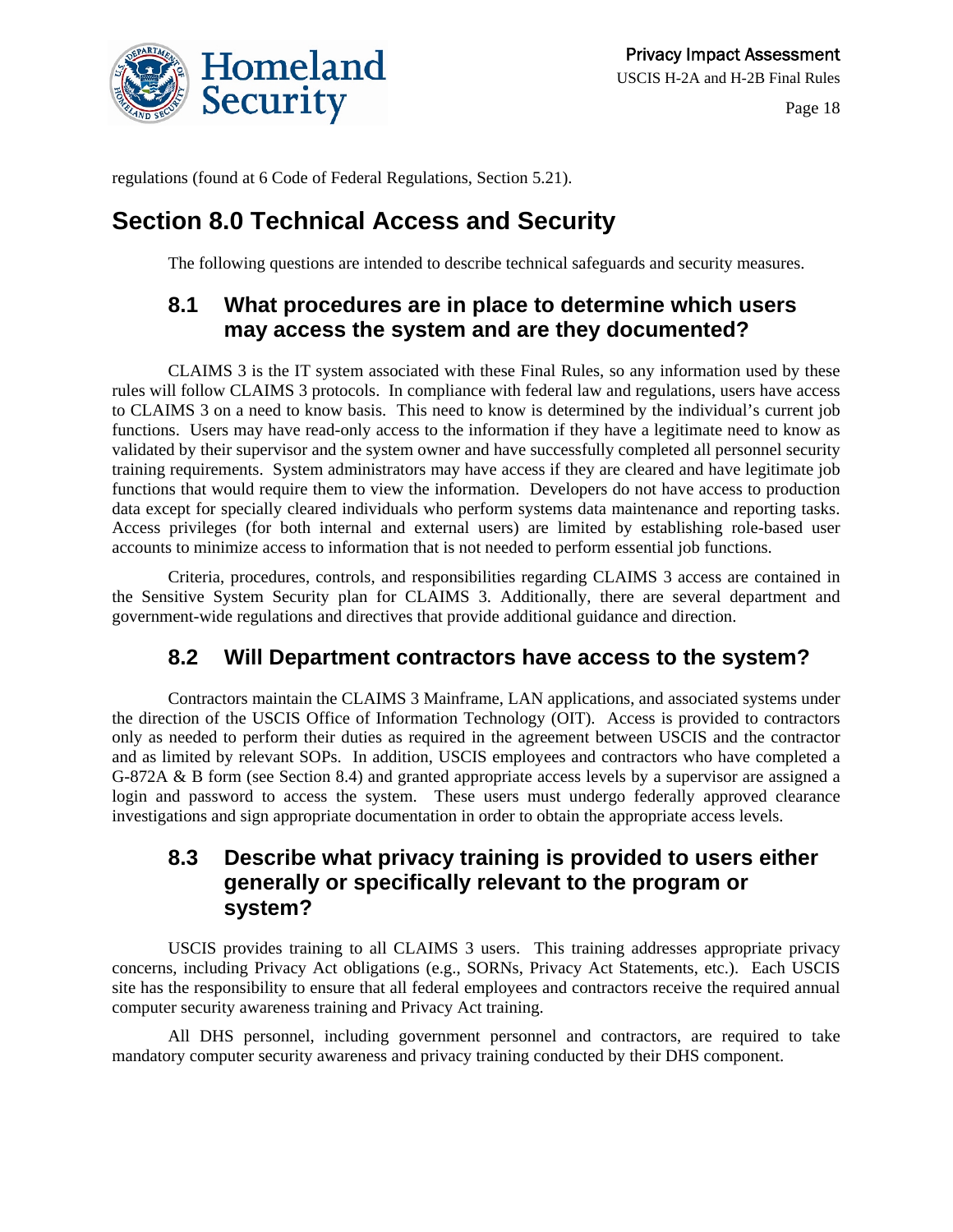

### **8.4 Has Certification & Accreditation (C&A) been completed for the system or systems supporting the program?**

In July of 2008, the CLAIMS 3 LAN obtained a three year Authority to Operate (ATO) from the USCIS Chief Information Officer (CIO) after completing DHS C&A requirements. The USCIS Office of Chief Information Officer (OCIO) granted the ATO upon due consideration of the findings and recommendations contained in the independent Security Evaluation Report and the recommendations of the USCIS Information System Security Officer (ISSO).

### **8.5 What auditing measures and technical safeguards are in place to prevent misuse of data?**

When privileges expire, user access is promptly terminated. After termination of employment at USCIS, access privileges are removed as part of the employee exit clearance process (signed by various persons before departure). Many users have legitimate job duties that require them to query the database for record sets meeting certain criteria. This work is performed under supervisory oversight. Each employee is given annual security awareness training that addresses their duties and responsibilities to protect the data. CLAIMS 3 also records History Action Codes that provide a record of significant case processing actions including the user ID of the individual performing these actions. Browsing by the general user community is not permitted. In order to reduce the possibility of misuse and inappropriate dissemination of information, DHS security specifications require auditing capabilities that log user activity. All user actions are tracked via audit logs.

The PII received by DHS is subject to appropriate technical safeguards and audit capabilities of the systems in which the PII is stored. All systems must comply with the requirements of DHS information technology security policy, specifically the DHS Information Technology (IT) Security Program Handbook for Sensitive Systems (Attach A to DHS Management Directive 4300.1).

### **8.6 Privacy Impact Analysis: Given the sensitivity and scope of the information collected, as well as any information sharing conducted on the system, what privacy risks were identified and how do the security controls mitigate them?**

Risk: Given the scope of the personal information collected in CLAIMS 3, the security of the information on the system is of critical importance. Due to the sensitive nature of this information, there are inherent security risks (e.g., unauthorized access, use and transmission/sharing) that require mitigation.

**Mitigation:** Access and security controls have been established to identify and mitigate privacy risks associated with authorized and unauthorized users, namely misuse and inappropriate dissemination of data. Role-based user accounts are used to minimize the number of persons who have access to the system. Audit trails are kept in order to track and identify any unauthorized changes to information in the system. CLAIMS 3 has a comprehensive audit trail tracking and maintenance function that stores information on who submits each query, when the query was run, what the response was, who received the response, and when the response was received. Data encryption is employed where appropriate to ensure that only those authorized to view the data may do so and that the data has not been compromised while in transit. Further, CLAIMS 3 complies with DHS and FISMA/NIST security requirements, which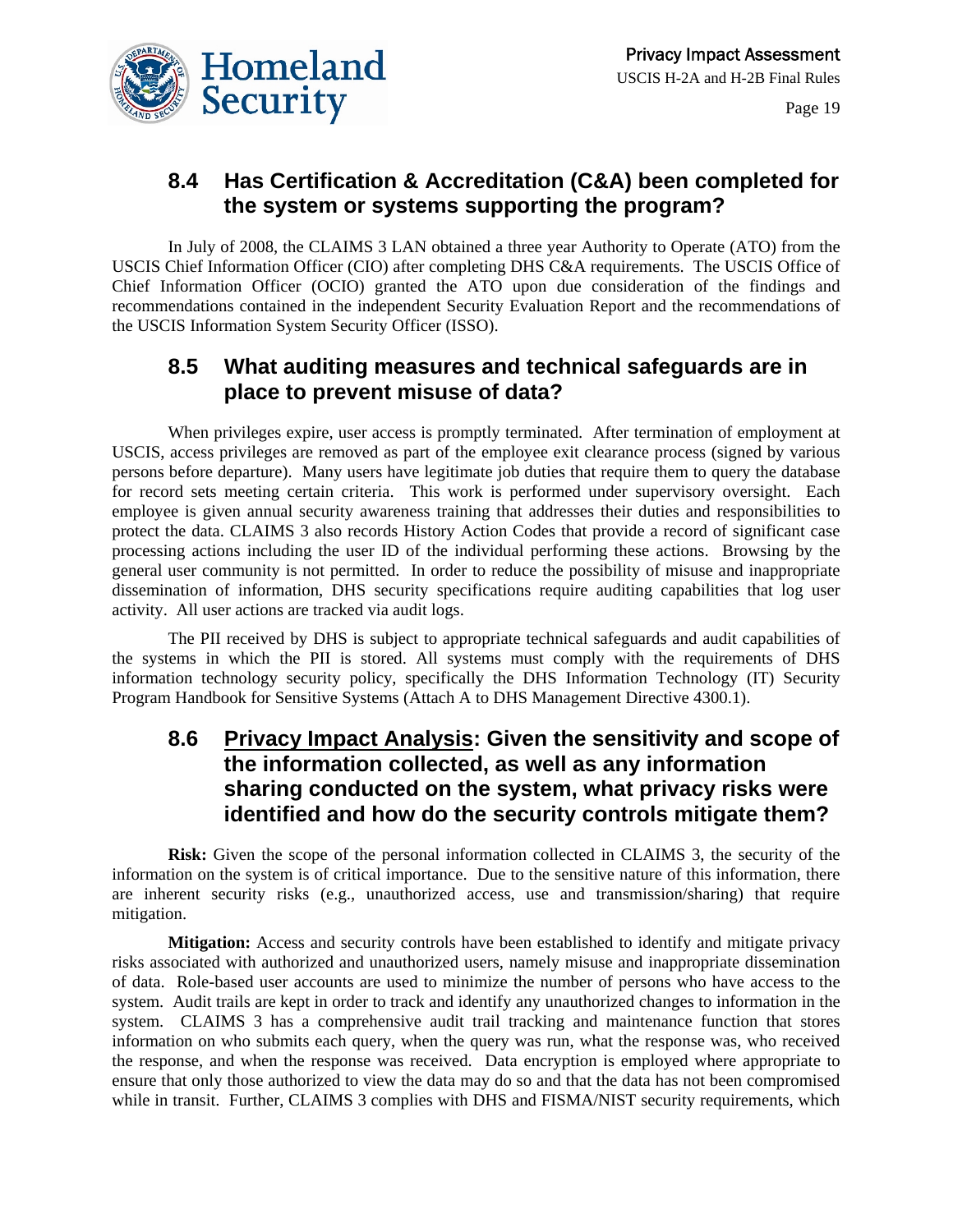

provide criteria for securing networks, computers, and computer services against attack and unauthorized information dissemination. Each time CLAIMS 3 is modified the security engineers review the proposed changes and if required, perform Security Testing and Evaluation (ST&E) to confirm that the controls work properly. All personnel are required to complete annual online computer security training.

## **Section 9.0 Technology**

The following questions are directed at critically analyzing the selection process for any technologies utilized by the system, including system hardware, Radio Frequency Identification (RFID), biometrics and other technology.

### **9.1 What type of project is the program or system?**

This program is part of the rulemaking process. The rulemaking process in this instance affects a USCIS information technology system, CLAIMS 3.

### **9.2 What stage of development is the system in and what project development lifecycle was used?**

This rulemaking is in the Final Rule state of the rulemaking process. CLAIMS 3 is at the operations and maintenance phase of the DHS system development life cycle.